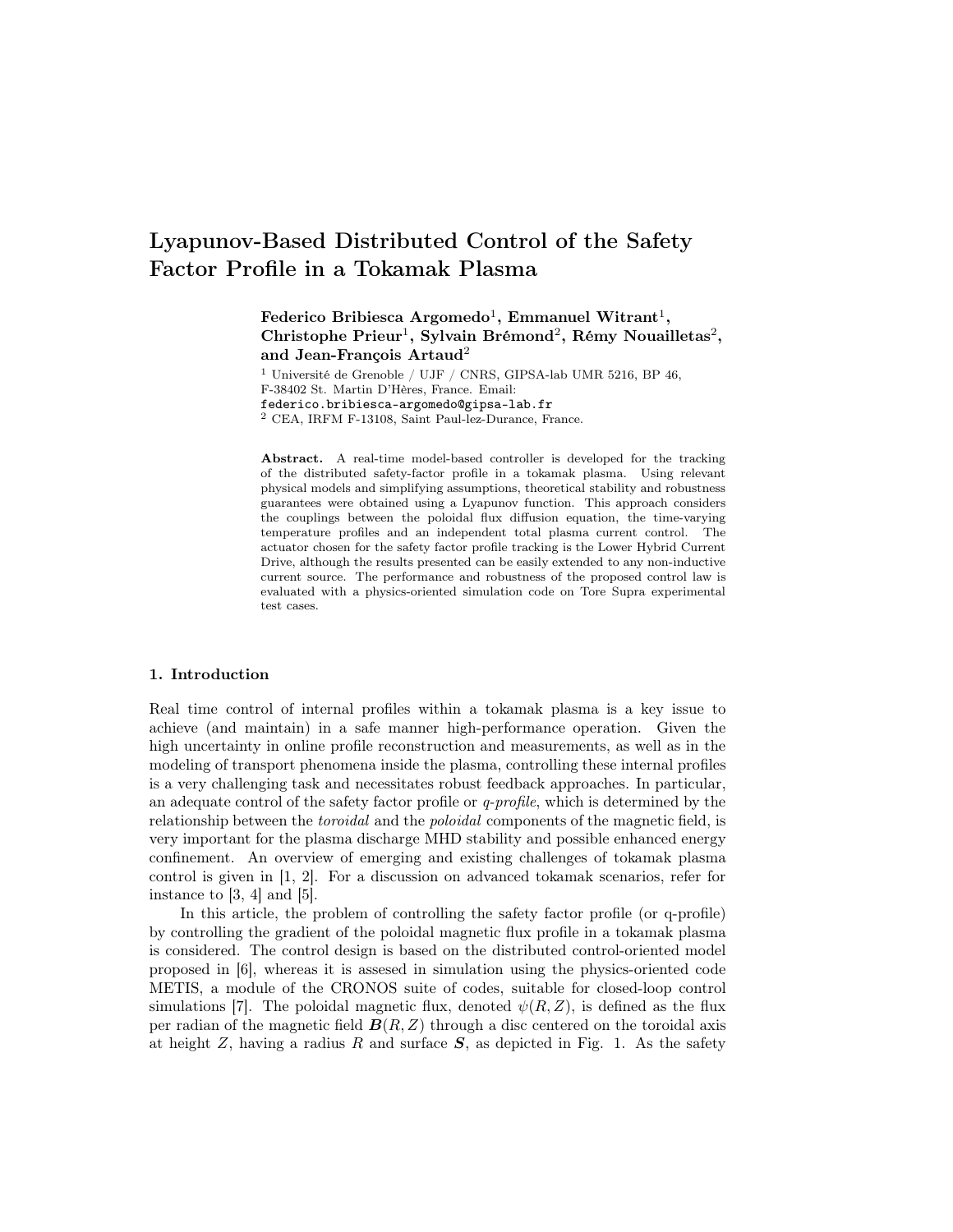

Figure 1. Coordinates  $(R, Z)$  and surface S used to define the poloidal magnetic flux  $\psi(R, Z)$ .

factor is basically scaling as the ratio of the normalized radius to the poloidal magnetic flux gradient, controlling this latter variable allows controlling the safety factor profile, which is our main objective. This is a challenging problem for several reasons:

- the evolution of the q-profile is governed by the resistive diffusion of the magnetic flux, which is a parabolic equation with spatially-distributed rapidly time-varying coefficients that depend on the solution of another partial differential equation related to heat transport;
- the control action is distributed in the spatial domain but nonlinear constraints are imposed on its shape (with only a few engineering parameters being available for control, strong restrictions on the admissible shape are imposed);
- important uncertainties exist in most measurements, estimations and models;
- nonlinear source terms appear in the evolution equation (in particular the bootstrap current).

The problem of poloidal magnetic flux profile control is closely related, via the Maxwell equations, to the control of plasma current profile. Some previous works show the possibility of controlling profile shape parameters, for instance on Tore Supra: [8], where the current profile shape is characterized by the internal inductance and the central safety factor value and experimental results are presented; and [9], where the control of the width of the lower hybrid power deposition profile is shown and experimentally validated. Also, [10] proposes a discrete real-time control of the steadystate q-profile, considering some possible operating modes. Other works consider the distributed nature of the system and use discretized linear models identified around experimental operating point. An example of such work can be found in [11], where a model based on a Galerkin projection was used to control multiple profiles in JET; in [12], where a reduced order model is used to control some points in the q-profile and in [13], where the applicability of these identification and integrated control methods to various tokamaks is presented.

Specific contributions from the automatic control research community have also started to appear, dealing with simplified control-oriented models that retain the distributed nature of the system. An example is [14] and related works, where an infinite-dimensional model, described by partial differential equations (PDEs), is used to construct an extremum-seeking controller for the current profile, considering fixed shape profiles for the current deposited by the RF antennas and for the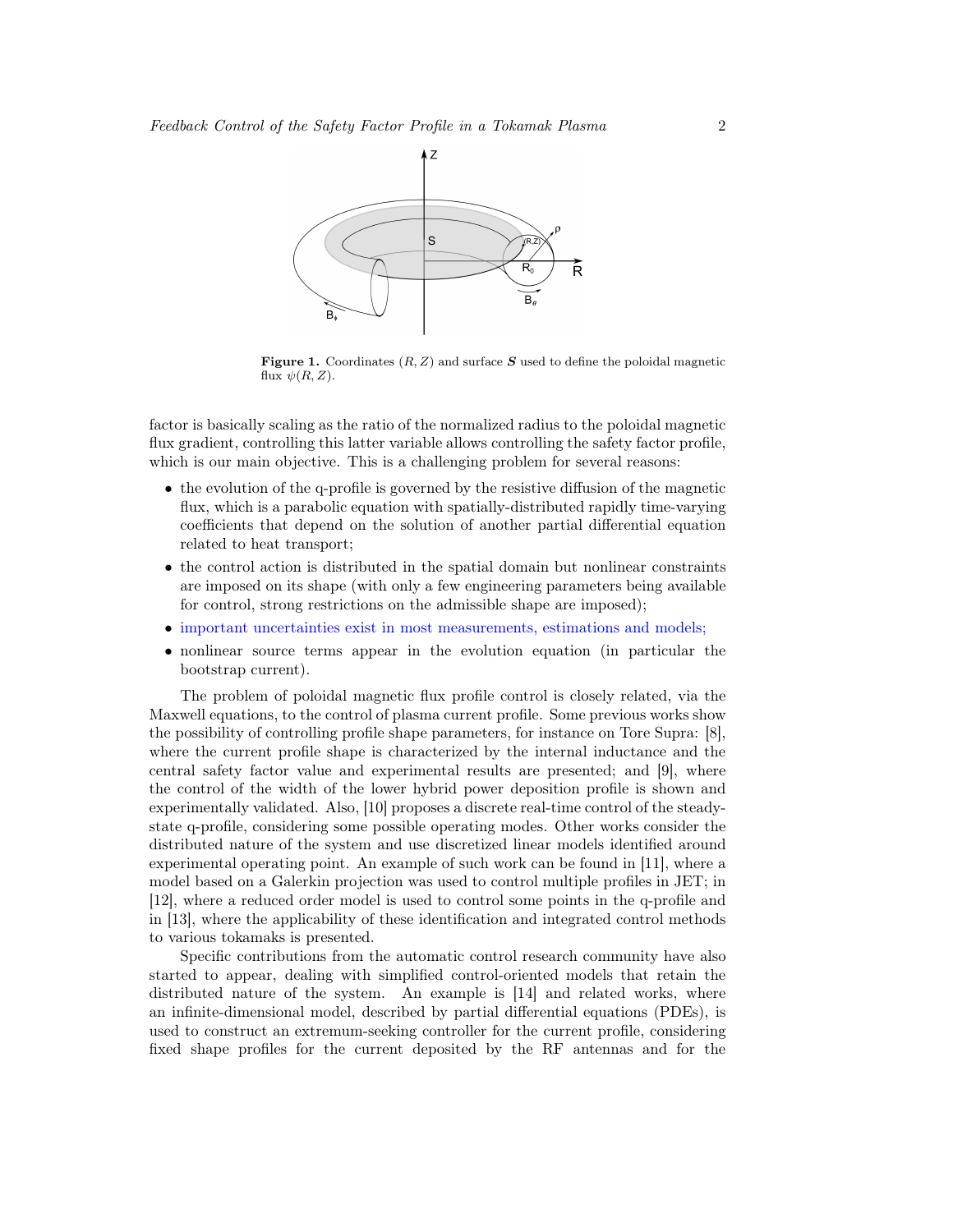diffusivity coefficients. Other PDE-control approaches, related to Tore Supra, can also be mentioned: [15], where sum-of-square polynomials are used to construct a Lyapunov function considering constant diffusivity coefficients; [16], where a slidingmode controller was designed for the infinite-dimensional system, considering timeinvariant diffusivity coefficients; [17], where a polytopic linear parameter-varying approach is used to build a common Lyapunov function guaranteeing stability of the discretized system with time-varying diffusivity profiles and finally [18], where an infinite dimensional Lyapunov function is constructed to guarantee the stability and robustness of the controlled system, considering distributed time-varying diffusivity coefficients as well as non-linear shape constraints in the actuation profiles due to the use of two engineering parameters (the power and the parallel refraction index of the lower-hybrid antennas) to control the safety factor profile.

Some references dealing with the control of parabolic partial differential equations (in particular, diffusion equations) can be mentioned as: [19] and, more recently [20], studying controllability aspects of semilinear heat equations; [21] and subsequent papers where a Lyapunov function is used on a heat equation with unknown destabilizing parameters; [22], where the control of diffusion-convection equations with constant diffusion and distributed convection coefficients is treated; [23], where the case of distributed (but not time-varying) diffusion coefficients is studied; and [24], where constant diffusion coefficients and distributed time-varying convection coefficients are considered.

The main contributions of this paper are:

- the use of a physically relevant control-oriented infinite-dimensional model (see [6]) for the design of a distributed control law to track the gradient of the magnetic flux profile (and consequently the q-profile) by means of LH current drive, with particular care given to time-varying effects and possible extension to arbitrary non-inductive current sources;
- building upon [18] and [25], the consideration of time varying diffusivity coefficient profiles in the control design, guaranteeing the stability of the system and its robustness with respect to several common sources of errors and unmodeled dynamics;
- the inclusion of previously neglected couplings between the total plasma current control and the magnetic flux profile control;
- real-time optimization that includes the nonlinear constraints imposed by the current deposit profiles while preserving the theoretical stability and robustness guarantees;
- the validation of the proposed control approach using the METIS code [26].

The main advantages of the chosen Lyapunov approach for this problem are:

- no assumption of fixed shape of the control inputs is required (this allows to consider, for example, the shift of the location of the peak current density deposited by the LH antenna when changing the engineering parameters);
- no assumption of fixed or slowly time-varying shape of the diffusivity profiles is made (this allows to consider the fast time-variant nature of the temperature profile and the changes in its shape when heating actuators are used);
- since it is not based on an identified linear model, the validity domain for the analysis is larger (as illustrated in the simulation results);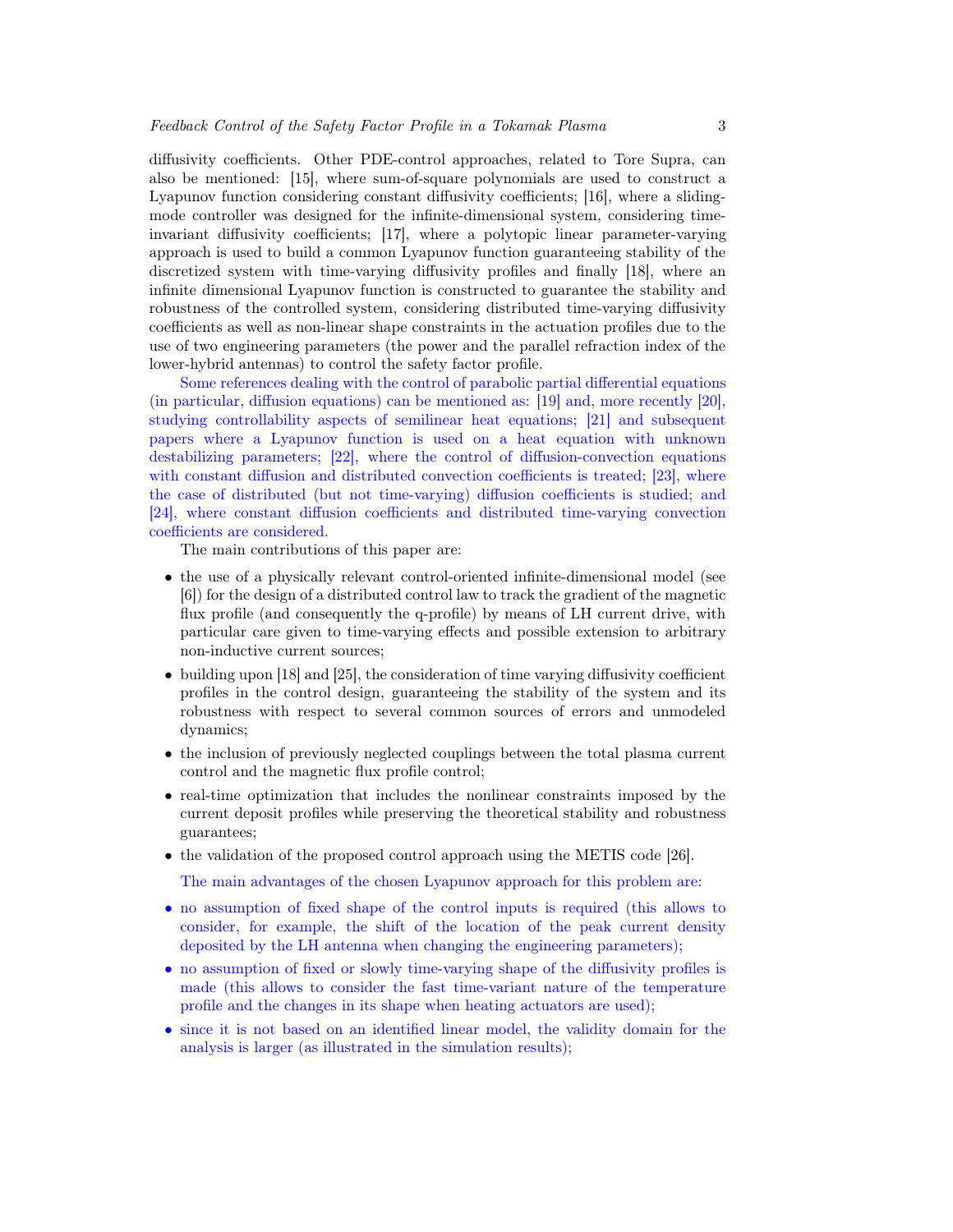- the extensive robustness analysis presented in [18] provides a clear idea of the impact of the tuning parameters and the profile estimation errors on the behaviour and stability of the system;
- the resulting control law is easy to implement and requires little online computing ressources (ideal for real-time implementation);
- the resulting control law can be easily extended to include other non-inductive actuators (e.g. Electron Cyclotron Current Drive antennas).

All the numerical simulations were performed using Tore Supra parameters, as this work aims to assess the capabilities of this novel safety factor control approach before experimental implementation. Tore supra was chosen for its capability to produce long lasting plasma discharges, offering a unique opportunity to develop and test plasma safety factor profile control schemes on relevant timescales. The extension of these results to other tokamaks will be discussed.

In Section 2, the simplified, infinite-dimensional, control-oriented model (based on [6]) used for the control design is presented, along with the main related physical hypotheses. The couplings between the distributed system and the finite-dimensional subsystem regulating the total plasma current are formulated and an appropriate change of variables suitable for the stability analysis is introduced. In Section 3 the Lyapunov-based control approach is shown and discussed. In Section 4, the proposed control law is implemented and evaluated for Tore Supra with METIS.

#### 2. Reference Model

In this section, we couple a simplified 1D model of poloidal magnetic flux diffussion with a 0D model of the time-evolution of the total plasma current via the external boundary condition of the 1D model.

#### 2.1. Poloidal (1D) Magnetic Flux Transport Model

In this article, the q-profile regulation is done by controlling the gradient of the poloidal magnetic flux profile.

For the development of a suitable control law, a simplified model for the magnetic flux profile  $\psi$  in its one-dimensional representation is considered as in [27]:

$$
\frac{\partial \psi}{\partial t} = \frac{\eta_{\parallel} C_2}{\mu_0 C_3} \frac{\partial^2 \psi}{\partial \rho^2} + \frac{\eta_{\parallel} \rho}{\mu_0 C_3^2} \frac{\partial}{\partial \rho} \left( \frac{C_2 C_3}{\rho} \right) \frac{\partial \psi}{\partial \rho} + \frac{\eta_{\parallel} V_{\rho} B_{\phi_0}}{FC_3} j_{ni}
$$
(1)

where  $\rho = \sqrt{\frac{\phi}{\pi B_{\phi_0}}}$  is an equivalent radius indexing the magnetic surfaces,  $\phi$  is the toroidal magnetic flux,  $B_{\phi_0}$  is the toroidal magnetic field at the geometric center of the plasma,  $\eta_{\parallel}$  is the parallel resistivity of the plasma,  $j_{ni}$  represents the current density profile generated by non-inductive current sources (source term),  $\mu_0$  is the permeability of free space,  $F$  is the diamagnetic function,  $C_2$  and  $C_3$  are geometric coefficients and  $V<sub>o</sub>$  is the derivative of the plasma volume with respect to the spatial variable  $\rho$ . Some other variable definitions are given in Table 1.

Neglecting the diamagnetic effect caused by poloidal currents and using a cylindrical approximation of the plasma geometry ( $\rho \ll R_0$ , where  $R_0$  is the major plasma radius) the coefficients in (1) simplify as follows:

$$
F \approx R_0 B_{\phi_0}, \quad C_2 = C_3 = 4\pi^2 \frac{\rho}{R_0}, \quad V_\rho = 4\pi^2 \rho R_0
$$
 (2)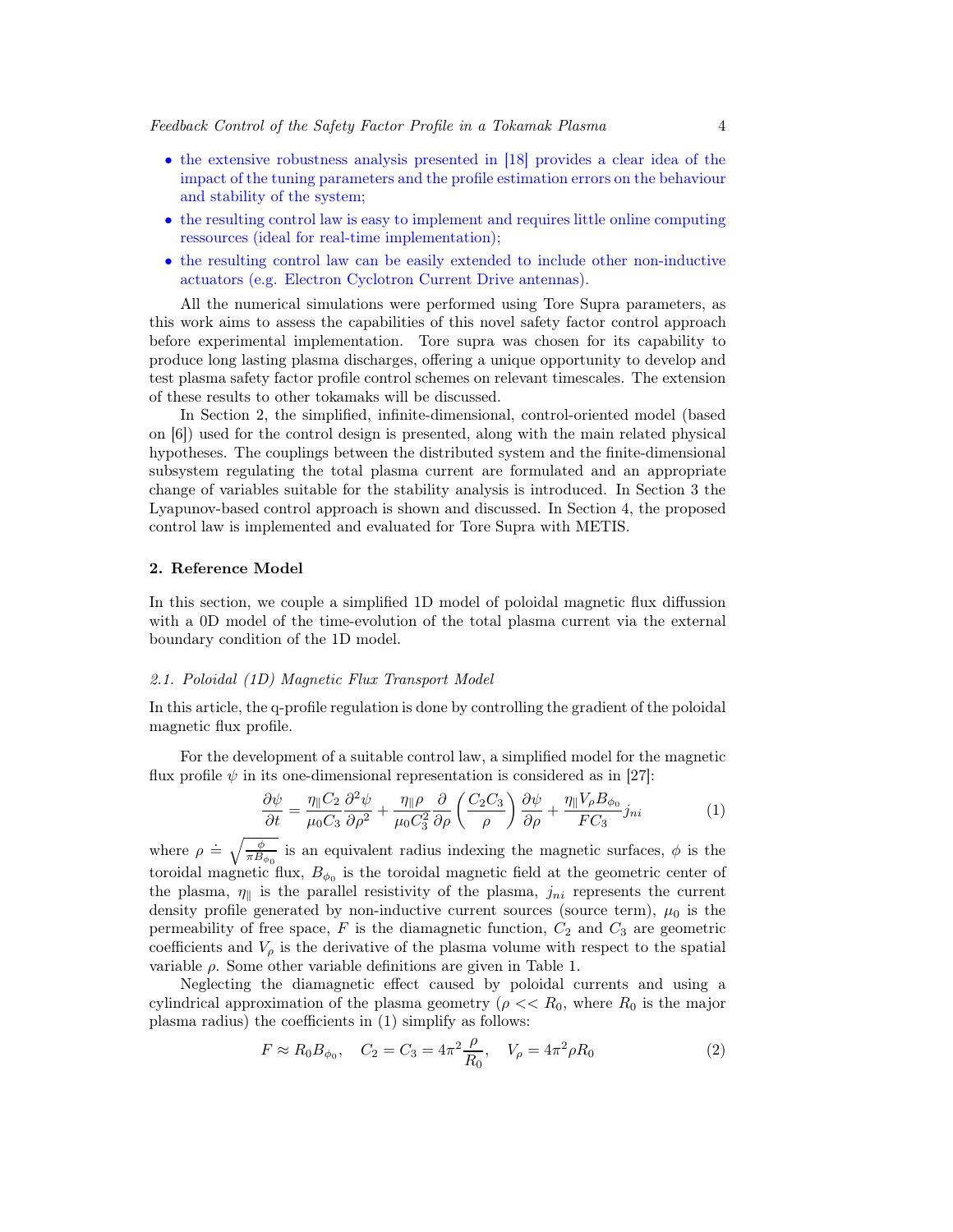| Variables          | Description                                                     | Units            |
|--------------------|-----------------------------------------------------------------|------------------|
| $\psi$             | Poloidal magnetic flux profile                                  | $Tm^2$           |
| $\phi$             | Toroidal magnetic flux profile                                  | $Tm^2$           |
| q                  | Safety factor profile $q \doteq d\phi/d\psi$                    |                  |
| $R_0$              | Location of the magnetic center                                 | m                |
| $B_{\phi_0}$       | Toroidal magnetic field at the center                           |                  |
| $\rho$             | Equivalent radius of the magnetic surfaces                      | $\boldsymbol{m}$ |
| $\boldsymbol{a}$   | Location of the last closed magnetic surface                    | $\boldsymbol{m}$ |
|                    | (minor radius of the torus)                                     |                  |
| $\,r\,$            | Normalized spatial variable $r \doteq \rho/a$                   |                  |
| t                  | Time                                                            | $\boldsymbol{s}$ |
| $\bar{V}$          | Plasma Volume                                                   | m <sup>3</sup>   |
| $\overline{F}$     | Diamagnetic Function                                            | Tm               |
| $C_2, C_3$         | Geometric coefficients                                          |                  |
| $\eta_{\parallel}$ | Parallel resistivity                                            | $\Omega m$       |
| $\eta$             | Normalized diffusivity coefficient $\eta_{\parallel}/\mu_0 a^2$ | $s^{-1}$         |
| $\mu_0$            | Permeability of free space: $4\pi \times 10^{-7}$               | $Hm^{-1}$        |
| $\overline{n}$     | Electron average density                                        | $m^{-3}$         |
| $_{jni}$           | Non-inductive effective current density                         | $Am^{-2}$        |
| $\dot{j}$          | Normalized non-inductive effective current density              | $Tm^2$           |
|                    | $\mu_0 a^2 R_0 j_{ni}$                                          |                  |
| $I_p$              | Total plasma current                                            | A                |
| $V_{loop}$         | Toroidal loop voltage                                           | $\bar{V}$        |
| $\eta_{lh}$        | LH current drive efficiency                                     | $Am^{-2}W^{-1}$  |
| $P_{lh}$           | Lower Hybrid antenna power                                      | W                |
| $N_{\parallel}$    | Hybrid wave parallel refractive index                           |                  |
| $I_{\Omega}$       | Ohmic current                                                   | $\overline{A}$   |
| $V_\Omega$         | Ohmic voltage                                                   | V                |

Feedback Control of the Safety Factor Profile in a Tokamak Plasma 5

Table 1. Variable definition

Defining a normalized spatial variable  $r = \frac{\rho}{a}$ , where a (assumed constant) is the equivalent (minor) radius of the last closed magnetic surface, the simplified model is obtained, as [6, 7]:

$$
\frac{\partial \psi}{\partial t}(r,t) = \frac{\eta_{\parallel}(r,t)}{\mu_0 a^2} \left( \frac{\partial^2 \psi}{\partial r^2} + \frac{1}{r} \frac{\partial \psi}{\partial r} \right) + \eta_{\parallel}(r,t) R_0 j_{ni}(r,t) \tag{3}
$$

with the boundary conditions  $\partial \psi / \partial r(0, t) = 0$  and  $\partial \psi / \partial r(1, t) = -R_0 \mu_0 I_p(t) / (2\pi)$ or  $\partial \psi / \partial t(1, t) = -V_{loop}(t)/(2\pi)$  where  $I_p$  is the total plasma current and  $V_{loop}$  is the toroidal loop voltage, with initial condition:

$$
\psi(r, t_0) = a^2 B_{\phi_0} \int_r^1 \frac{s}{q(s, t_0)} ds + \psi(1, t_0)
$$
\n(4)

For the purposes of this article,  $j_{ni}$  is considered as having two main components:

- the auto-induced bootstrap current  $j_{bs}$  (produced by trapped particles in the "banana" regime);
- the LHCD (Lower Hybrid Current Drive) current deposit  $j_{lh}$ .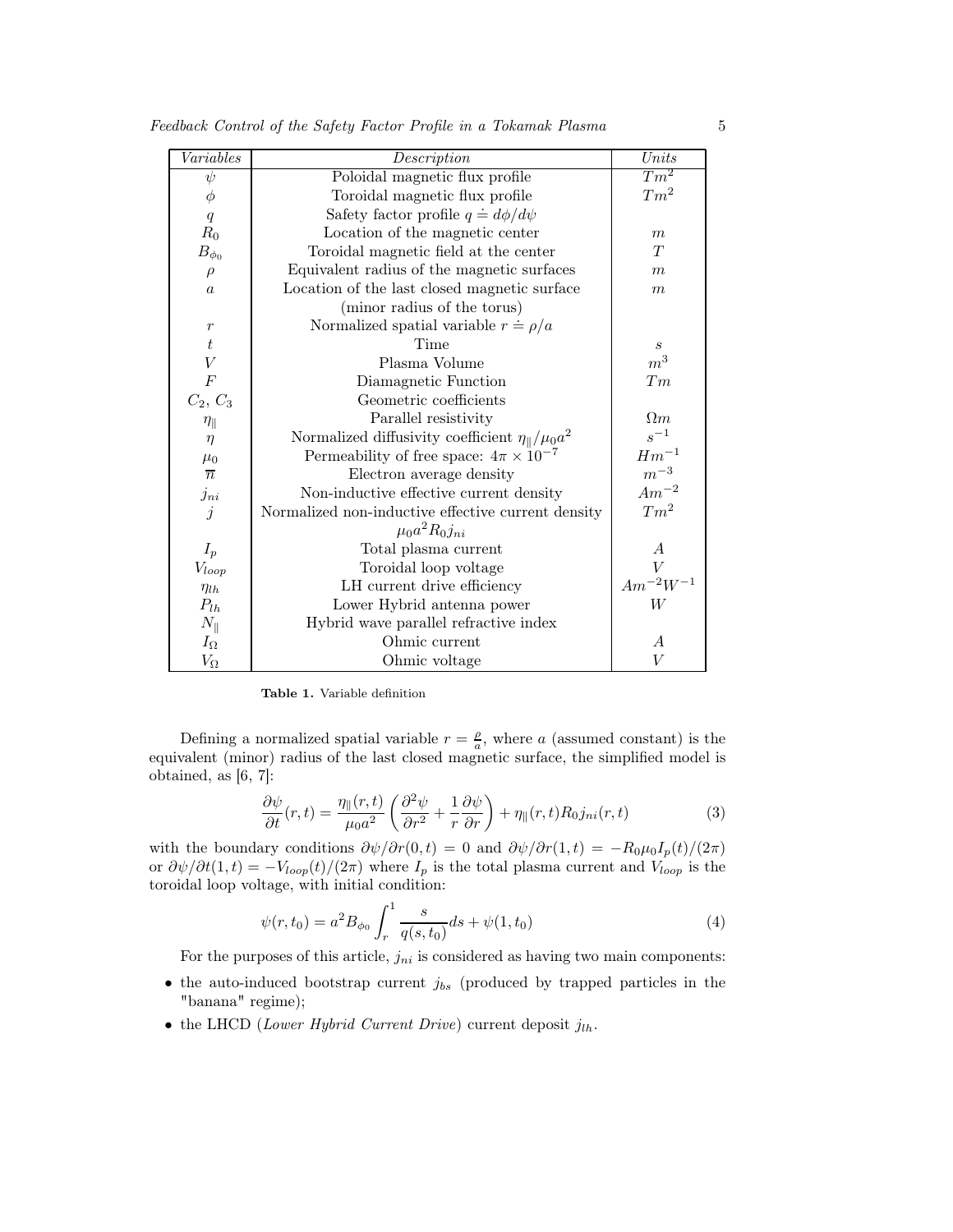Using the previous hypotheses and approximating the toroidal magnetic flux as  $\phi(\rho, t) \approx -B_{\phi_0} a^2 \rho^2 / 2$  (see [6]), we can consider the safety factor profile to be related to the poloidal magnetic flux as  $q(\rho, t) = -B_{\phi_0} a^2 \rho / \psi_\rho$ .

Normalizing the constants in (3) by defining  $\eta = \eta_{\parallel}/\mu_0 a^2$  and  $j = \mu_0 a^2 R_0 j_{ni}$  to simplify notations, an equilibrium  $(\overline{\psi}, \overline{j}, \overline{I}_p, \overline{\eta})$  is defined as the stationary solution of:

$$
0 = \left[\frac{\overline{\eta}}{r} \left[r\overline{\psi}_r\right]_r\right]_r + \left[\overline{\eta}\overline{j}\right]_r \forall r \in (0, 1)
$$
\n
$$
(5)
$$

with boundary conditions  $\psi_r(0) = 0$  and  $\psi_r(1) = -R_0\mu_0I_p/(2\pi)$ ; where, for any function  $\xi$  depending on the independent variables r and t,  $\xi_r$  and  $\xi_t$  are used to denote  $\frac{\partial}{\partial r}\xi$  and  $\frac{\partial}{\partial t}\xi$  respectively. These equations imply that the time-derivative of  $\psi$  is constant over the spatial interval [0, 1] (and, in general, different from zero when  $V_{loop} \neq 0$ .

Around this equilibrium, neglecting the nonlinear dependence of the bootstrap current on the state, the dynamics of the system is given by:

$$
\tilde{\psi}_t = \frac{\eta}{r} \left[ r \tilde{\psi}_r \right]_r + \eta \tilde{j}, \ \forall (r, t) \in (0, 1) \times [0, T)
$$
\n
$$
(6)
$$

with boundary conditions  $\tilde{\psi}_r(0,t) = 0$   $\tilde{\psi}_r(1,t) = -R_0\mu_0\tilde{I}_p(t)/(2\pi)$  and initial condition  $\tilde{\psi}(r,0) = \tilde{\psi}_0(r)$ ; and where the dependence of  $\tilde{\psi}$ ,  $\tilde{j}$  and  $\eta$  on  $(r, t)$  is implicit;  $\tilde{I}_p = I_p - \overline{I}_p$  and  $0 < T \leq +\infty$  is the time horizon. For all variables, a tilde represents the difference between the actual value and the equilibrium  $(\tilde{\xi} \doteq \xi - \overline{\xi})$ .

Our focus is on the evolution of  $z = \frac{\partial \tilde{\psi}}{\partial r}$ , with input  $u = \tilde{j}$ , as defined by:

$$
z_t(r,t) = \left[\frac{\eta(r,t)}{r} \left[rz(r,t)\right]_r\right]_r + \left[\eta(r,t)u(r,t)\right]_r, \ \forall (r,t) \in (0,1) \times [0,T) \tag{7}
$$

with Dirichlet boundary conditions:

$$
z(0,t) = 0
$$
  

$$
z(1,t) = -\frac{R_0\mu_0\tilde{I}_p(t)}{2\pi}
$$
 (8)

and initial condition:

$$
z(r,0) = z_0(r) \tag{9}
$$

where  $z_0 \doteq \partial \tilde{\psi}_0 / \partial r$ .

## 2.2. 0D total plasma current dynamic model

Assuming  $I_{lh} = \eta_{lh} P_{lh}/(R_0 \overline{n})$  (where  $\eta_{lh}$  is the efficiency of the LH current drive,  $P_{lh}$  is the power delivered by the LH antennas and  $\bar{n}$  is the electron line average density) and using a transformer model as in [28], the evolution of  $\tilde{I}_p \doteq I_p - \overline{I}_p$  around an equilibrium  $(\overline{I}_p, \overline{P}_{lh}, \overline{N}_{\parallel}, \overline{V}_{\Omega}, \overline{I}_{\Omega})$  can be considered, neglecting the variations of bootstrap current, as given by:

$$
\begin{bmatrix} L_p & M \\ M & L_{\Omega} \end{bmatrix} \begin{bmatrix} \dot{\tilde{I}}_p \\ \dot{\tilde{I}}_{\Omega} \end{bmatrix} = \begin{bmatrix} -R_p & 0 \\ 0 & -R_{\Omega} \end{bmatrix} \begin{bmatrix} \tilde{I}_p \\ \tilde{I}_{\Omega} \end{bmatrix} + \begin{bmatrix} \frac{\eta_{lh} R_p}{\pi R_0} & 0 \\ 0 & 1 \end{bmatrix} \begin{bmatrix} \tilde{P}_{lh} \\ \tilde{V}_{\Omega} \end{bmatrix}
$$
(10)

with initial condition  $\tilde{I}_p(0) = \tilde{I}_{\Omega}(0) = 0.$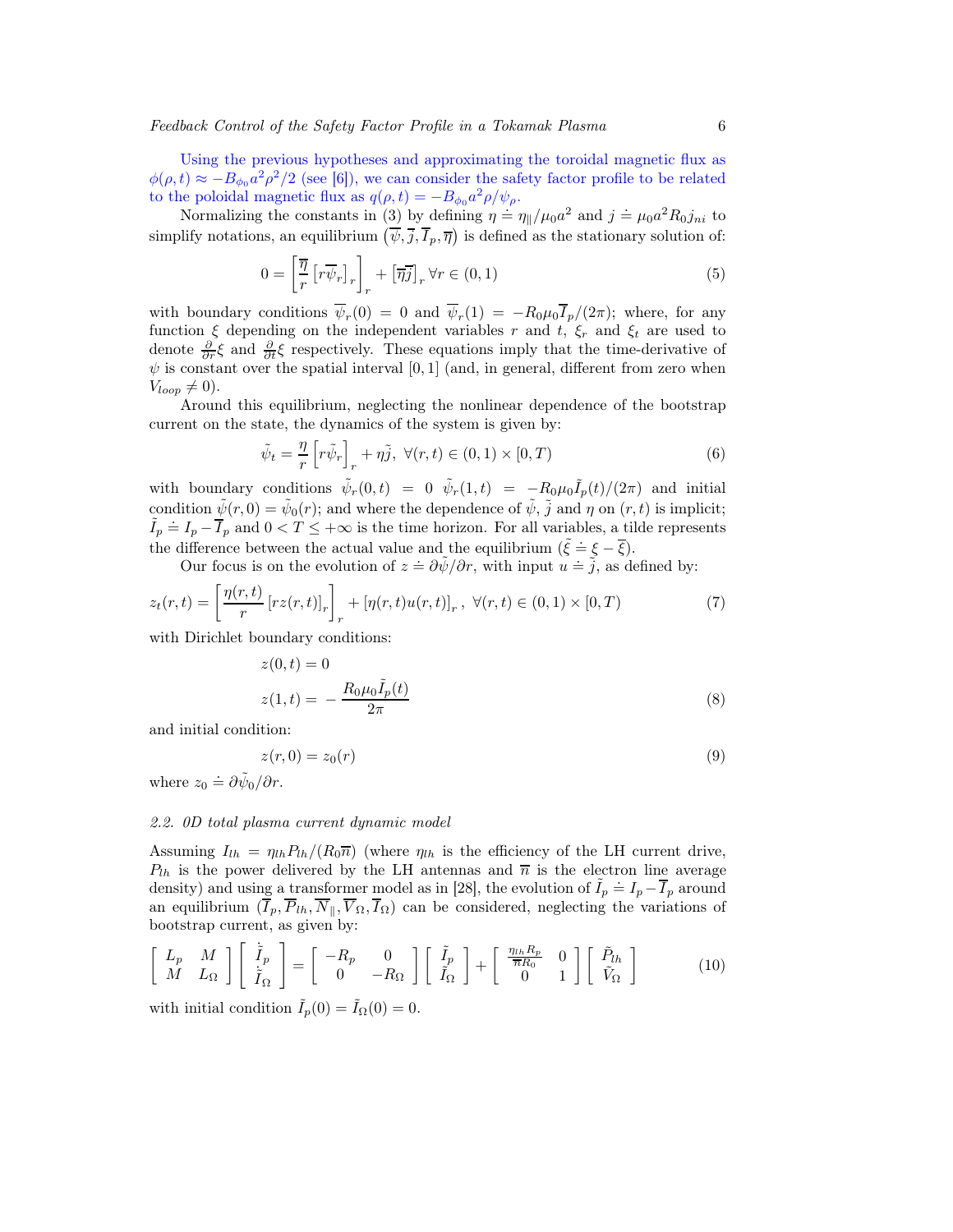Let us define the matrices  $A, B$  and  $D$  as follows:

$$
A = \begin{bmatrix} -\frac{L_{\Omega}R_{p}}{L_{p}L_{\Omega}-M^{2}} & \frac{MR_{\Omega}}{L_{p}L_{\Omega}-M^{2}} & 0\\ \frac{MR_{p}}{L_{p}L_{\Omega}-M^{2}} & -\frac{L_{p}R_{\Omega}}{L_{p}L_{\Omega}-M^{2}} & 0\\ -1 & 0 & 0 \end{bmatrix}, B = \begin{bmatrix} -\frac{M}{L_{p}L_{\Omega}-M^{2}}\\ \frac{L_{p}}{L_{p}L_{\Omega}-M^{2}}\\ 0 & 0 \end{bmatrix},
$$
  

$$
D = \begin{bmatrix} \frac{L_{\Omega}\eta_{lh}R_{p}}{(L_{p}L_{\Omega}-M^{2})\overline{n}R_{0}}\\ -\frac{M\eta_{lh}R_{p}}{(L_{p}L_{\Omega}-M^{2})\overline{n}R_{0}}\\ 0 \end{bmatrix}
$$

Equation (10) can be rewritten, around the equilibrium and adding an integrator to reject constant disturbances, as:

$$
\dot{\zeta} = A\zeta + B\tilde{V}_{\Omega} + D\tilde{P}_{lh} \tag{11}
$$

where  $\zeta \doteq \left[ \begin{array}{cc} \tilde{I}_p & \tilde{I}_{\Omega} & E \end{array} \right]^T$ , and E is the integral of the tracking error of  $I_p$ .

For simplicity in the calculations and proofs, this article considers constant matrices  $A, B$  and  $C$ . A more advanced approach, using a linear parameter-varying (LPV) formulation (such as [17] for the total plasma current) can avoid this assumption to extend our results to the time-varying case.

Since  $L_pL_{\Omega} - M^2 > 0$ , matrix A has two eigenvalues with negative real parts (corresponding to the physical system) and one zero eigenvalue (corresponding to the integrator).

The second boundary condition in (8) can be written as:

$$
z(1,t) = C\zeta \tag{12}
$$

where  $C = \begin{bmatrix} -\frac{R_0 \mu_0}{2\pi} & 0 & 0 \end{bmatrix}$ . The relation between the 0D and 1D models is concisely expressed in equations (10) and (12).

# 3. Feedback Control Approach

## 3.1. Control Problem

For a given reference q-profile, our aim is to ensure a proper tracking using both the LH antenna and poloidal coils. The main control problem can thus be stated as:

- To guarantee the exponential stability of the origin, in the topology of the  $L^2$ norm, defined in the usual manner (see for instance [29]), of solutions of system  $(7)-(9)$ , with boundary condition given by  $(10)-(12)$ , both in open-loop (with  $u = 0$ ) and by closing the loop with a controlled input  $u(\cdot, t)$  corresponding to a change in non-inductive current actuation (in particular LH current);
- to be able to adjust (in particular, to accelerate) the rate of convergence of the system using the controlled input;
- to guarantee the stability of the system in presence of a large class of errors. In particular actuation errors, estimation/measurement errors and state disturbances have been considered in [18].

# This problem is illustrated in Figure 2.

The chosen approach to solve this problem is the construction of a strict Lyapunov function. Using this Lyapunov function, a simple control law that guarantees the stability of the system and allows attenuating possible disturbances is presented, based on the results presented in [18].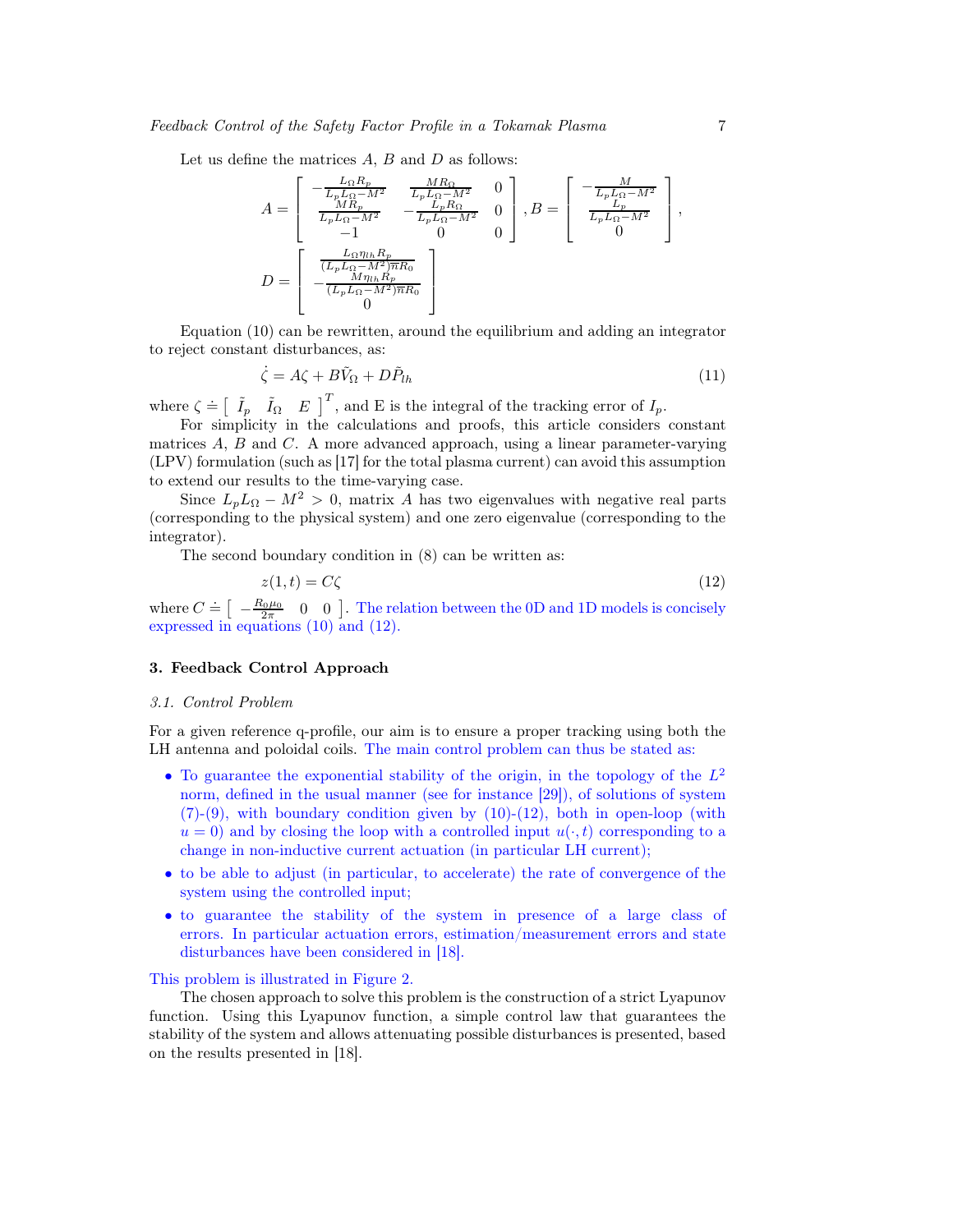

Figure 2. Diagram representing the coupling between the finite-dimensional and infinite-dimensional subsystems and the main control problem.

## 3.2. Proposed Lyapunov Function

Let us consider the following candidate Lyapunov function:

$$
V = V_1 + V_2
$$
  
\n
$$
V_1 = \frac{1}{2} \int_0^1 f(r) z^2(r, t) dr
$$
  
\n
$$
V_2 = \frac{1}{2} \zeta^T P \zeta
$$
\n(13)

with  $f : [0,1] \to [\varepsilon,\infty)$  a twice continuously differentiable positive function and  $P = P^T \in \mathbb{R}^{2 \times 2}$  a symmetric positive definite matrix.

**Remark 3.1** The weighting function  $f(r)$  is computed to guarantee the strict decrease of the Lyapunov function. A constant  $f(r)$  is not, in general, enough to guarantee this decrease for all admissible values of the resistivity profile.

Theorem 3.2 If the following two conditions are satisfied:

- (i) there exists a twice continuously differentiable positive weight  $f : [0,1] \to [\varepsilon,\infty)$ as defined in (13) such that the function  $V_1(z)$  is a strict Lyapunov function for system  $(7)-(9)$  with homogeneous boundary conditions, verifying for some positive constant  $\alpha_1, \, V_1 \leq -\alpha_1 V_1;$
- (ii) an independent control loop regulates the total plasma current while ensuring, for some symmetric positive definite matrix  $P \in \mathbb{R}^{3 \times 3}$ , some matrix  $K \in \mathbb{R}^{1 \times 3}$  and some positive constant  $\alpha_2$ :

$$
P[A + BK + \alpha_2 \mathbf{I}_3] - \frac{R_0^2 \mu_0^2}{8\pi^2} \left( f(1) + f'(1) \right) \eta(1, t) \mathbf{I}_3 \prec 0 \tag{14}
$$

where  $\cdot \prec 0$  denotes the negative definiteness of a square matrix,  $I_3$  is the  $3 \times 3$ *identity matrix,*  $f'$  represents  $\frac{d}{dr}f$ ;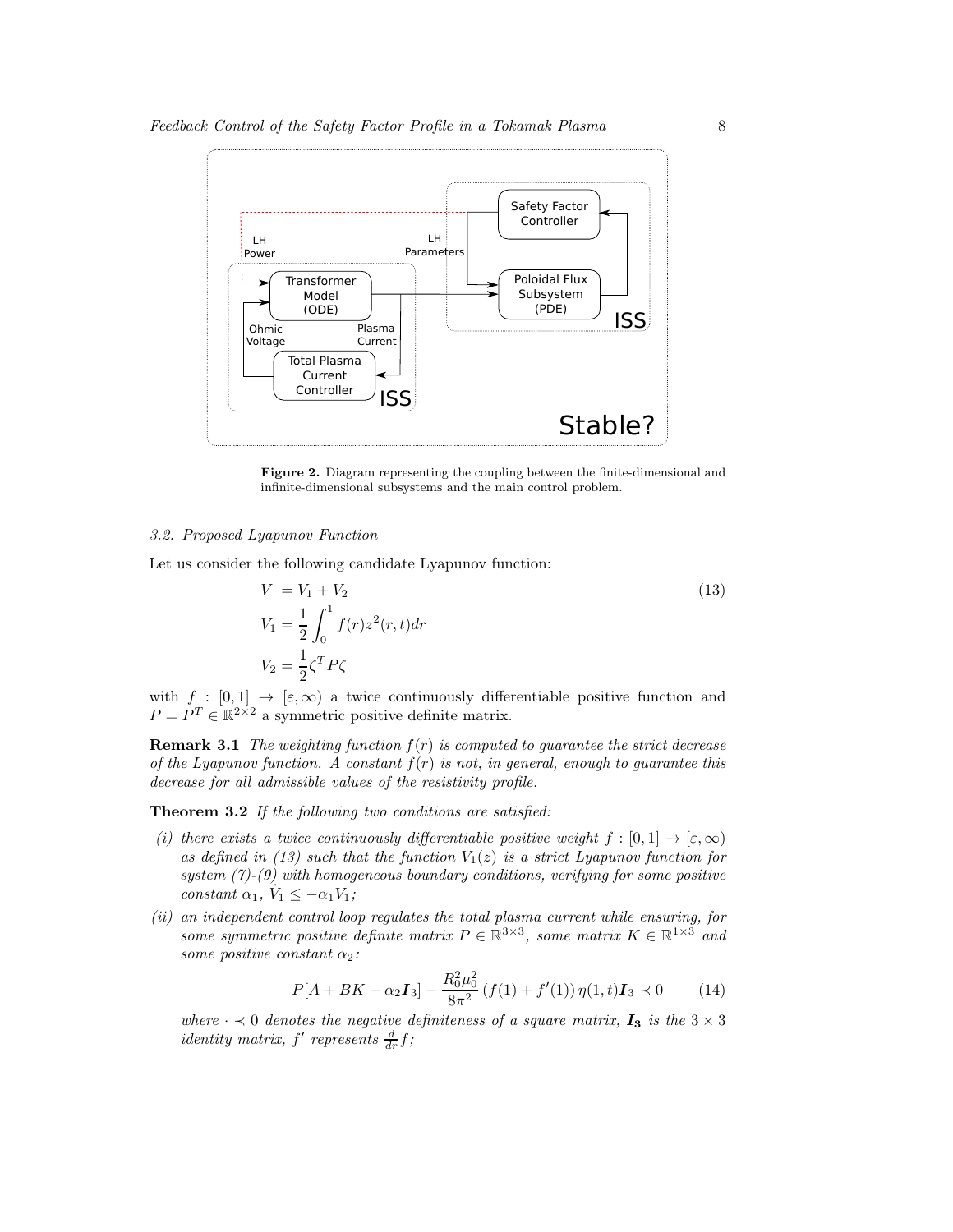then the function  $V(z,\zeta)$  is a strict Lyapunov function for the interconnected system, satisfying for some positive constant  $\gamma$ :

$$
\dot{V} \le -\min\{\alpha_1, \alpha_2\} V(z, \zeta) + \gamma \sup_{0 \le \tau \le t} |\tilde{P}_{lh}(\tau)|, \forall t \in [0, T)
$$
\n(15)

The proof of this result is given in Appendix A.

**Remark 3.3** It can be shown, based on the previous theorem, that for constant values of  $\tilde{P}_{lh}$  the exponential convergence of the interconnected system can be achieved with the same rate as that of the infinite-dimensional system if the rate of exponential convergence of the plasma current control is faster by at least  $-R_0^2\mu_0^2/(8\pi^2)(f(1)+f'(1))\eta(1,t)$  than that of the magnetic flux profile. This term accounts for the impact of the coupling between the 0D (finite-dimensional) plasma circuit equation and the 1D (infinite-dimensional) magnetic-flux diffusion equation by means of the total plasma current (boundary condition). Even if this condition is not verified, the error in the infinite-dimensional state will always remain bounded as long as  $\tilde{P}_{lh}$  remains bounded and, furthermore, this error will be inversely proportional to the rate of convergence of this subsystem  $(\alpha_2)$ , which is why a fast convergence of the total plasma control is desirable.

For the rest of this article, condition (14) is assumed to be verified for some  $\alpha_2 >> \alpha_1$ , and therefore  $\alpha = \alpha_1$  and we can focus only on the evolution of the infinite dimensional subsystem. This assumption is physically justified by the fact that Ohmic current can be generated at a much faster time scale than that of the poloidal magnetic flux diffusion.

#### 3.3. Control Law

Based on the constructed Lyapunov function and particularly on equation (A.8) (in the Appendix), a feedback controller was designed, as detailed in [18], based on a constrained optimization problem. This controller attempts to maximize the rate convergence of the Lyapunov function to zero while respecting the actuator limitations (the cost function is the control-dependent term appearing in the upper bound of the time-derivative of the Lyapunov function given by equation (A.8)).

At each time step, a couple of antenna parameters  $(P_{lh}^*, N_{\parallel}^*)$  is chosen as follows:

$$
(P_{lh}^*, N_{\parallel}^*) = \arg\min_{(P_{lh}, N_{\parallel}) \in \mathcal{U}} \int_0^1 f(r) \left[ \eta u(P_{lh}, N_{\parallel}) \right]_r z dr \tag{16}
$$

thus maximizing the convergence rate with an admissible control action, and subject to the constraint:

$$
\int_0^1 f(r) \left[ \eta u(P_{lh}^*, N_{\parallel}^*) \right]_r z dr \le 0 \tag{17}
$$

to guarantee preserving the stability of the system. Here  $\mathcal{U} \doteq [P_{lh,min}, P_{lh,max}] \times$  $[N_{\parallel,min}, N_{\parallel,max}]$  is the set of admissible values for the engineering parameters of the LH antennas ( $P_{lh}$  is the LH power and  $N_{\parallel}$  the Hybrid wave parallel refractive index). It is important to note that a feasible starting point for the optimization problem always exists (it corresponds to setting u to zero, and thus keeping the open-loop response of the system). For more details, see [18].

The constraints imposed by the achievable shapes of the LH current deposit are taken into account in the shape of the  $u$  function in the problem. Other constraints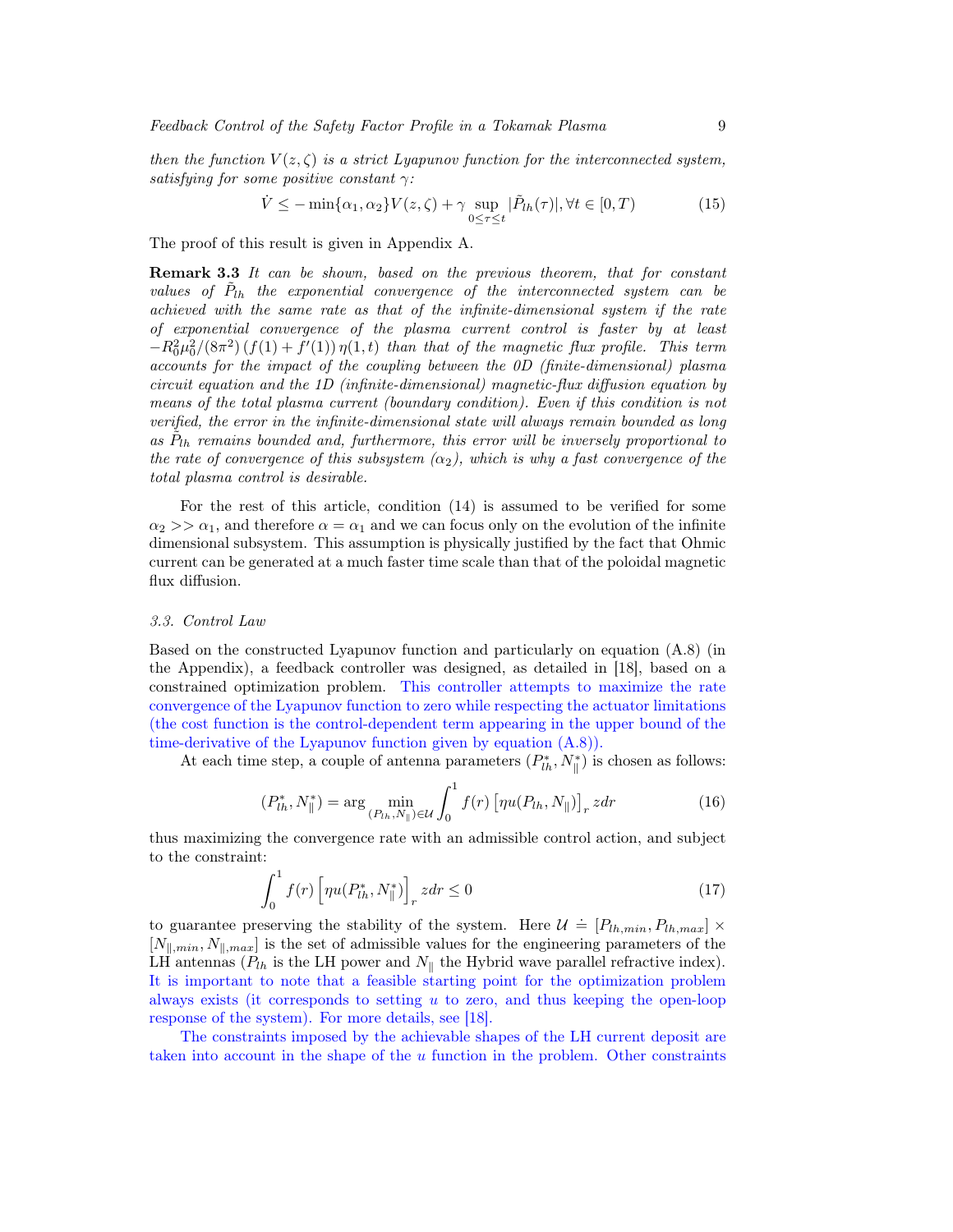| Type of error                                       | Type of expected upper bound for the $L^2$ norm of z                                                            |
|-----------------------------------------------------|-----------------------------------------------------------------------------------------------------------------|
| Unmodeled dynamics $(w)$                            | $ce^{-\alpha t}   z_0  _{L^2} + c \int_0^t e^{-\alpha(t-\tau)}   w(\cdot,\tau)  _{L^2} d\tau$                   |
| Actuation error $(\varepsilon^u)$                   | $ce^{-\alpha t}$ $  z_0  _{L^2}$ + $c_2 \int_0^t e^{-\alpha(t-\tau)}   \varepsilon^u(\cdot,\tau)  _{H^1} d\tau$ |
| Profile estimation error $(\varepsilon^z)$          | $ce^{-\alpha t} \ z_0\ _{L^2} + c_3 \int_0^t e^{-\alpha(t-\tau)} \ \varepsilon^z(\cdot,\tau)\ _{L^2} d\tau$     |
| Resistivity estimation error $(\varepsilon^{\eta})$ | $ce^{-\alpha_2 t}   z_0  _{L^2}$                                                                                |

Table 2. Expected ISS gain bounds in a simple case, from [18]

(such as a variation rate on the engineering parameters) can also be taken into consideration while solving this problem.

**Remark 3.4** The robustness of the proposed scheme with respect to a variety of disturbances and errors was studied in detail in [18] and extended to the case where there is a non-vanishing disturbance in the boundary condition in [25].

In particular, Input-to-State Stability (ISS) results were obtained with respect to the considered disturbances. Input-to-State Stability means to guarantee a bounded gain (in some appropriate sense) between the inputs of the system (in this case the errors in estimations of the poloidal magnetic flux profile and resistivity and the disturbances produced by the non-homogeneous boundary conditions and actuation errors) and the controlled output. For a detailed account of ISS results in the finitedimensional case, see [30].

A schematic representation of the ISS concept is shown in Figure 3. An example of typical trajectories in ISS systems are shown for the Open-Loop (O.L.) and Closed-Loop (C.L.) cases. It can be seen that, in the presence of disturbances, the system does not converge to zero, but the error remains bounded. The feedback control usually seeks to attenuate the effect of these disturbances. The expected robustness results are provided in Table 2, which summarizes the results presented in [18]. To interpret this table adequately, the errors should be considered to affect the evolution of the system according to the following equation:

$$
z_t = \left[\frac{\eta}{r} [rz]_r\right]_r + \left[\eta(u(\hat{\eta}, \hat{z}) - \varepsilon^u)\right]_r + w \tag{18}
$$

with the control action u being a function of the estimations of z and  $\eta$  ( $\hat{z} \doteq z - \varepsilon^z$ ) and  $\hat{\eta} = \eta - \varepsilon^{\eta}$ , respectively) and w being a state disturbance that can represent unmodeled dynamics.

**Remark 3.5** The constant c appearing in Table 2 arises from a change in norms in the  $L^2$  space; the constant  $c_2$  is determined by the bounds on the resistivity and its spatial derivative; the constant  $c_3$  depends on the "gain" of the controller (once the constraints are satisfied); the constant  $\alpha$  is the unactuated rate of convergence of the coupled system; and finally the constant  $\alpha_2$  is a function of the gain of the controller and the bounds on the error of estimation of  $\eta$  and its spatial derivative (for small enough estimation errors, the system remains exponentially stable). For more details, see [18].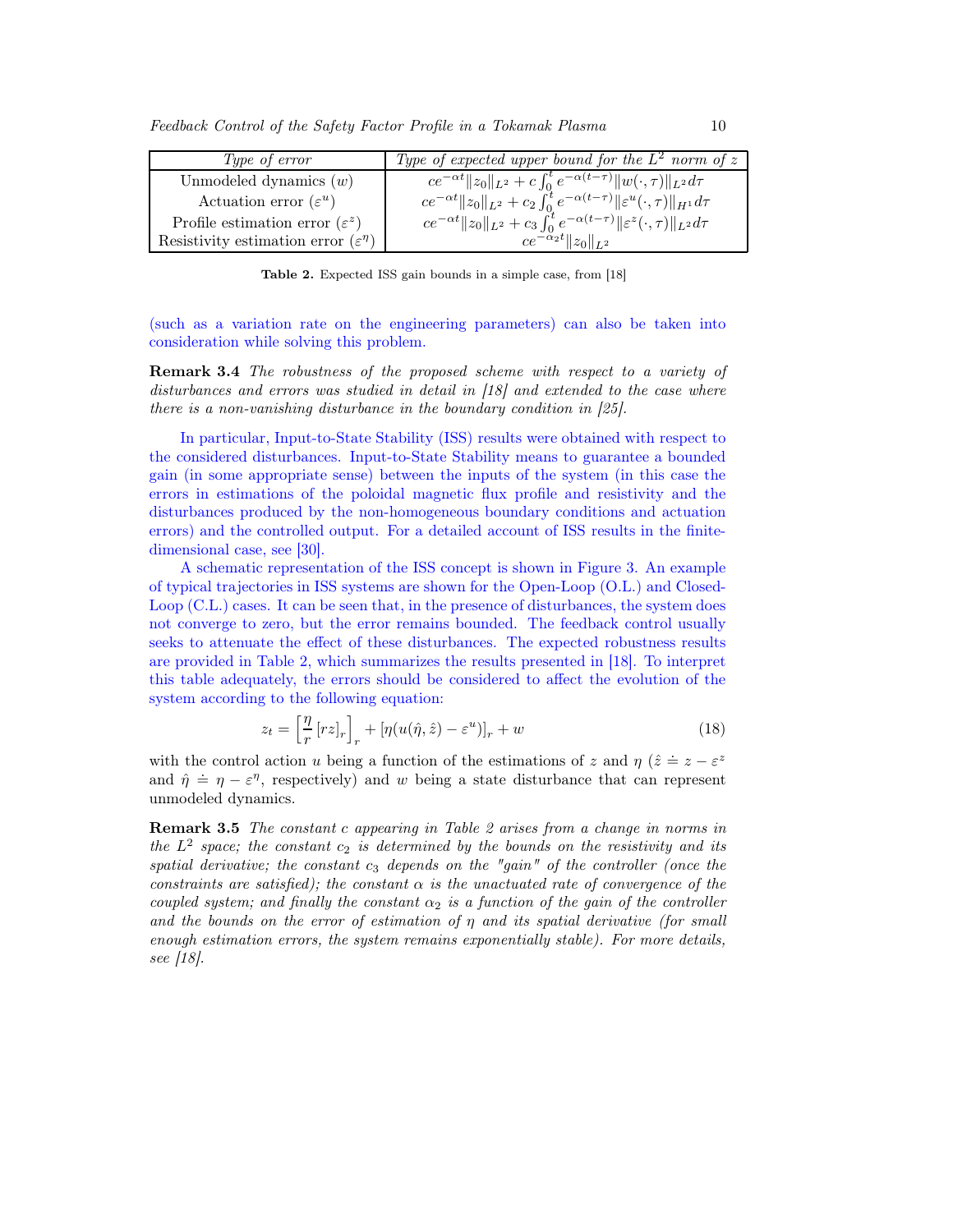

Figure 3. Schematic depiction of the Input to State Stability property and closed-loop improvements.

# 4. Application

#### 4.1. Simulation Scheme

Although rapid simulations using the simplified model described in [6] were used in the early stages of controller development for tuning purposes, the proposed scheme is validated on a more complex simulation scheme. The Matlab/Simulink interface of the METIS code developed by the french CEA [26] was included in a flexible platform, developed to easily simulate the Tokamak evolution under different assumptions (e.g.: prescribed total plasma current vs. independent control loop using  $V_{\Omega}$ ) and different actuator models (such as the LH current deposit profile). This platform includes a controller subsystem, a local plasma current control loop and the METIS interface.

The METIS code solves the full version of the resistive diffusion equation, equivalent to (1) (without the simplifying hypotheses made for the control formulation), as presented in [7], but on a 21-point grid. It computes the MHD equilibrium (used to index the isoflux surfaces) using a fast solver based on moments of the Grad-Shafranov equation, which is not taken into account in the controloriented model. The shapes of the current sources are based on simplified analytical formulations (unlike the functions used for the optimization, which are based on scaling laws as in [6]). The temperature profile (required to compute the resistivity profile) is computed solving time-independent transport equations and using a 0D solver for computing the energy content of the plasma (this is the main difference with respect to CRONOS, which also solves the temperature transport equation). For more details, see [26].

# 4.2. Closed-loop Tracking with Approximated Equilibrium  $(\overline{\psi}, \overline{j}, \overline{I}_p, \overline{\eta})$

# 4.2.1. General Description

The presented simulation results are based on general parameters of Tore Supra shot TS-31463, but with a much larger variation range for  $P_{lh}$  and  $N_{\parallel}$  (in order to better illustrate the robustness of the controller when the equilibrium is poorly known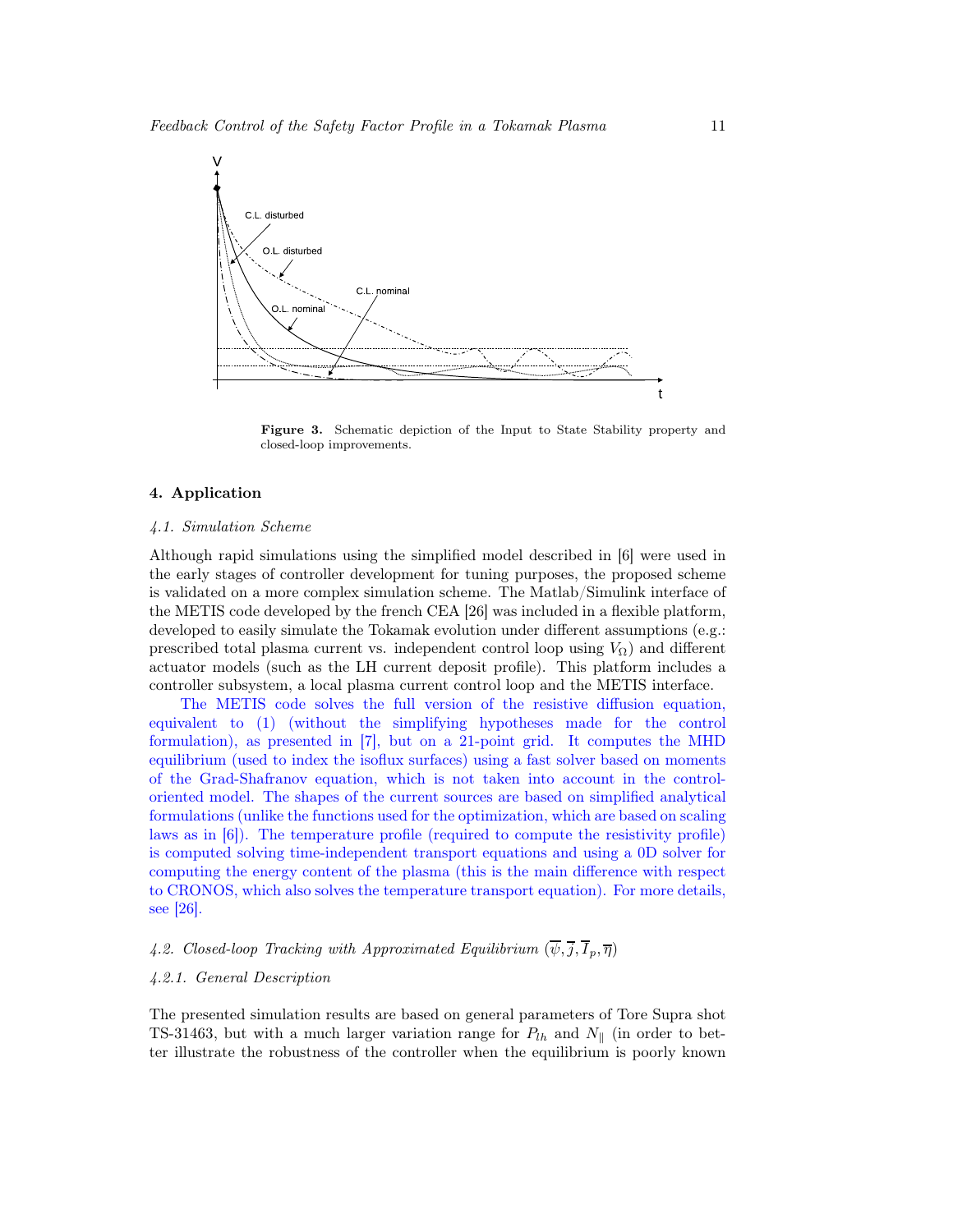or when large variations around the known equilibrium are needed). The shot was simulated with METIS.

The chosen inputs to the controller were the spatial derivative of the poloidal magnetic flux profile, as well as a reference profile (which could be generated from a reference safety factor profile), and an estimate of the parallel resistivity profile. Although the poloidal magnetic flux profile (considered available in Tore Supra from Equinox reconstructions in real time [31]) and parallel resistivity may not be perfectly known, the robustness of Lyapunov-based controllers with respect to estimation errors in both profiles has already been studied in [18] and summarized in Table 2. Plasma parameter estimation could also be done using other methods, such as those found in [32]. The controller outputs were chosen to be  $N_{\parallel}$  and  $P_{lh}$ .

Since, in practical applications, the full set of available or desired equilibria might not be easily known (in particular due to nonlinearities such as the bootstrap current and couplings with the temperature equation), a single approximated equilibrium point was estimated, simulating in METIS the Open-Loop behaviour of the system for fixed values of the  $N_{\parallel}$  and  $P_{th}$  inputs. The ability of the controller to reach or approach other desired profiles and stabilize the system around the corresponding equilibrium was tested.

The ramp-up phase of the simulated shot was done in open-loop (as far as  $N_{\parallel}$ ) and  $P_{lh}$  are concerned, using only an independent control loop for  $I_p$ ) based on TS-31463. The controller was activated at  $t = 9$  s. Since Real-Time implementation is desired, an offline computation was done to construct a table with profiles of LH current deposit as a function of the input parameters to the controller using scaling laws as in [6]. The real-time optimization algorithm can then perform a constrained gradient-descent, using the estimated values of the resistivity profile and the state, and find a suitable control action in less than two hundred microseconds (using MATLAB functions and an Intel processor running at 2.43 GHz).

The global parameters during the flat-top phase are: constant total plasma current of 580 KA; constant line-average electron density of  $14.5 \times 10^{18}$  m<sup>-2</sup>; noninductive heating and current drive using LHCD with  $P_{lh} \in [0.17, 3.5]$  MW and  $N_{\parallel} \in [1.70, 2.30]$ ; and constant toroidal magnetic field at the center of the plasma of 3.69 T.

4.2.2. First case: Independent  $I_p$  control, large variations of  $P_{lh}$ , temperature profile disturbed by ICRH heating. This test case was chosen to illustrate the robustness of the controller under non-ideal circumstances:

- the total plasma current  $I_p$  is independently controlled using the poloidal field coils. Since it is no longer considered to be perfectly followed, it becomes a source of disturbances in the plasma edge (boundary condition of the partial differential equation);
- during the shot, reference profiles are chosen far from the equilibrium used for the controller design (corresponding to values of  $P_{lh}$  and  $N_{\parallel}$  of 2.76 MW and 2, respectively). This highlights the contribution of non-linear terms in the equations that were neglected near the equilibrium;
- a disturbance in the temperature profile is introduced in the form of 1.5 MW of power from ion-cyclotron radio heating (ICRH) antennas, which cannot be compensated with the LH actuator, thus rendering the target q-profile inaccessible to the controller;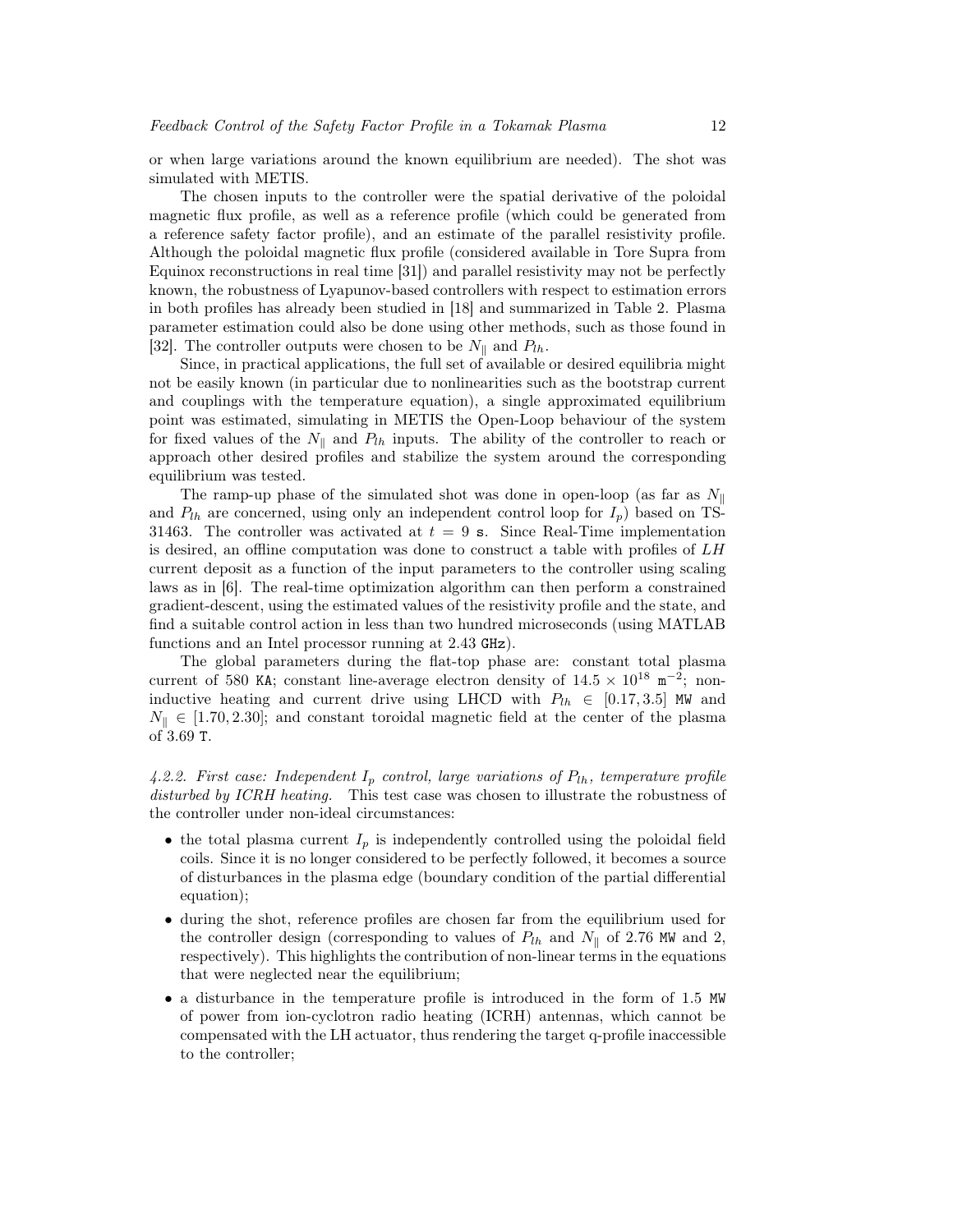- the model given to the controller for the LH current deposit is based on a gaussian profile approximation with parameters determined by scaling laws, as described in [6]. This does not correspond to the internal METIS model (where, even though the LH efficiency is calculated using scaling laws depending on plasma and wave parameters [33], the shape is based on Landau absorption, accessibility and caustics [26]);
- the general parameters were taken from experimental measurements of shot TS-31463 and therefore introduce measurement noise to all the variables used to compute the control action.

The tracking of the desired q-profiles and the engineering parameters prescribed by the controller for the LH antenna are presented in Figure 4. First, Figure 4 (a) depicts the evolution of the safety factor at six points (corresponding to  $r = 0, 0.1, 0.2$ , 0.3, 0.5 and 0.8) during the control window (9  $s \le t \le 23$  s). The solid lines represent the simulated evolution of the closed-loop system while the dashed lines represent the reference values given to the controller (calculated from an open-loop simulation without disturbances). It can be seen that the tracking is satisfactory regardless of the radial position. For t between 13.4 s and 16.6 s (and again after 22.6 s) the tracking error does not converge to zero, which corresponds to the introduction of a disturbance caused by ICRH. Nevertheless, the system remains stable and the error small, even though the reference profile is no longer achievable. As soon as the disturbance is removed, the tracking errors are promptly reduced. No undershoot or overshoot is noticeable in the tracking of the reference profile (which is a desirable property to avoid triggering unwanted magnetohydrodynamic modes). There is a lag between the reference profile and the response of the system, which is to be expected since: (a) an error between both signals has to appear before the feedback controller can act, and (b) the rate at which the gradient-descent optimization algorithm is allowed to modify the controlled inputs is limited to filter out noise and to prevent sudden changes to the engineering parameters of the LH antennas. Figure 4 (b) presents the evolution of the engineering parameters used to track the safety factor profile. In solid lines, the parameters  $N_{\parallel}$  and  $P_{lh}$  set by the controller are shown. The parameters used to construct the reference profile are depicted with dashed lines. These figures show that the controller is able to properly reconstruct the engineering parameters required to obtain the desired safety factor (with the saturation on the rate of change of the parameters revealed by the constant slope during big changes in reference). A mark at the beginning of the control action shows the approximated equilibrium around which the controller was designed. The dashed-dotted line shows the ICRH power injected into the system (only applied to the closed-loop system and not taken into account for the reference generation, as would be the case with unexpected disturbances encountered during actual tokamak operation). These results show the robustness of the proposed Lyapunov-based approach to changes in operating conditions. Although the value of  $N_{\parallel}$  is modified during closed-loop operation, the changes are very small. Finally, even though there is some overshoot in the control parameters chosen by the controller, as mentioned before, these do not cause overshoots in the tracked safety factor profiles.

The tracking of the total plasma current and the resulting loop voltage are depicted in Figure 5. Figure 5 (a) shows the plasma current tracking efficiency of a well-tuned proportional-integral (PI) controller despite constant disturbances (in this case, induced by changes in LH current). During the shot, the current driven by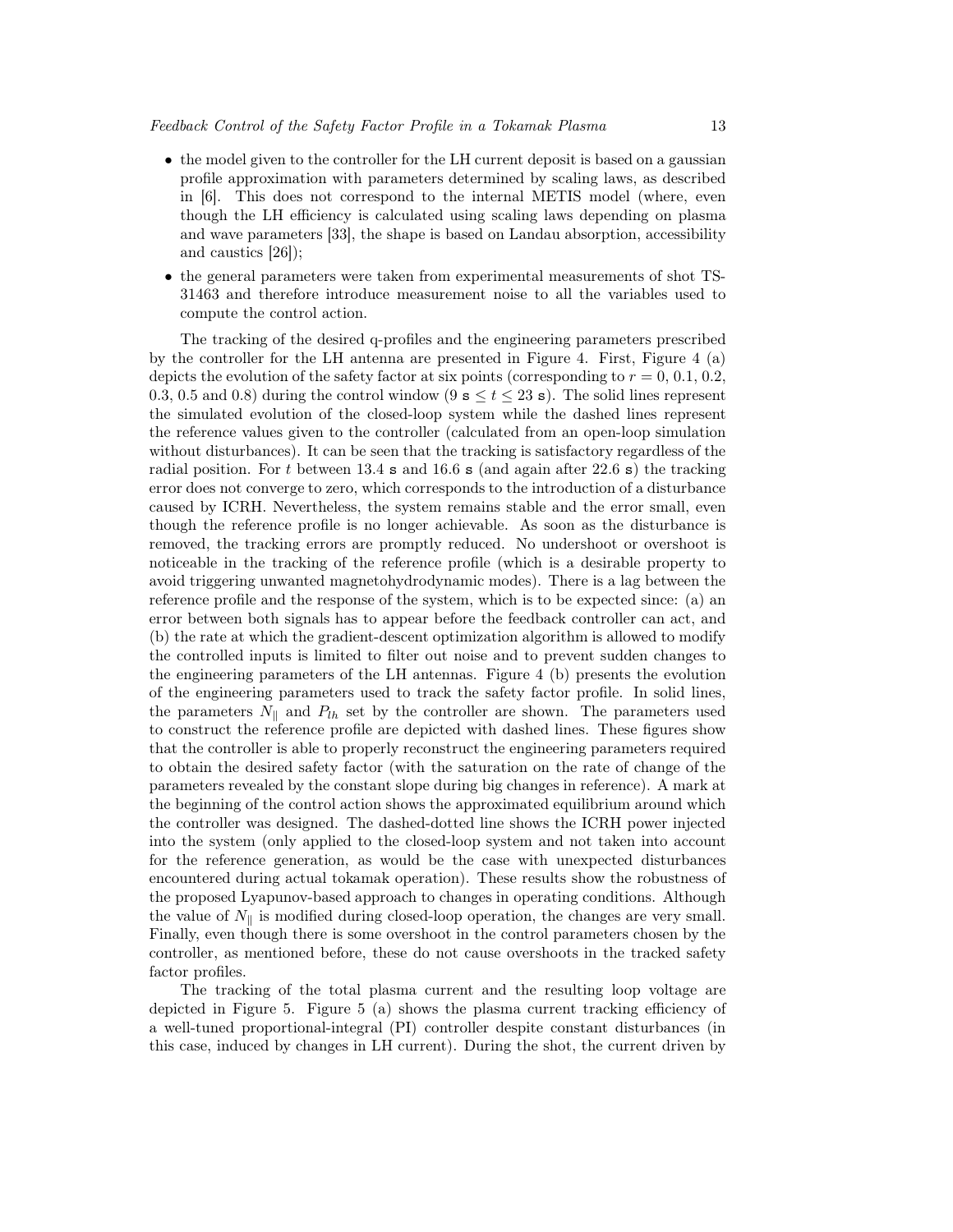the LH antenna varies considerably (since the LH power is driven between 3 and 1 MW). Nevertheless, the tracking error in the plasma current remains small and goes to zero once the safety factor profile stabilizes. This error acts as a small disturbance in the boundary condition of the partial differential equation that eventually vanishes. The resulting loop voltage can be seen in Figure 5 (b). This figure shows the capability of the controller to handle both the non-inductive current drives and the addition of inductive current.



(a) Tracking of the safety factor profile. Dashed line: reference q value; full line: obtained q value.



(b) Controller action and ICRH disturbance.

Figure 4. Safety factor profile tracking and radio-frequency antenna control parameter evolution.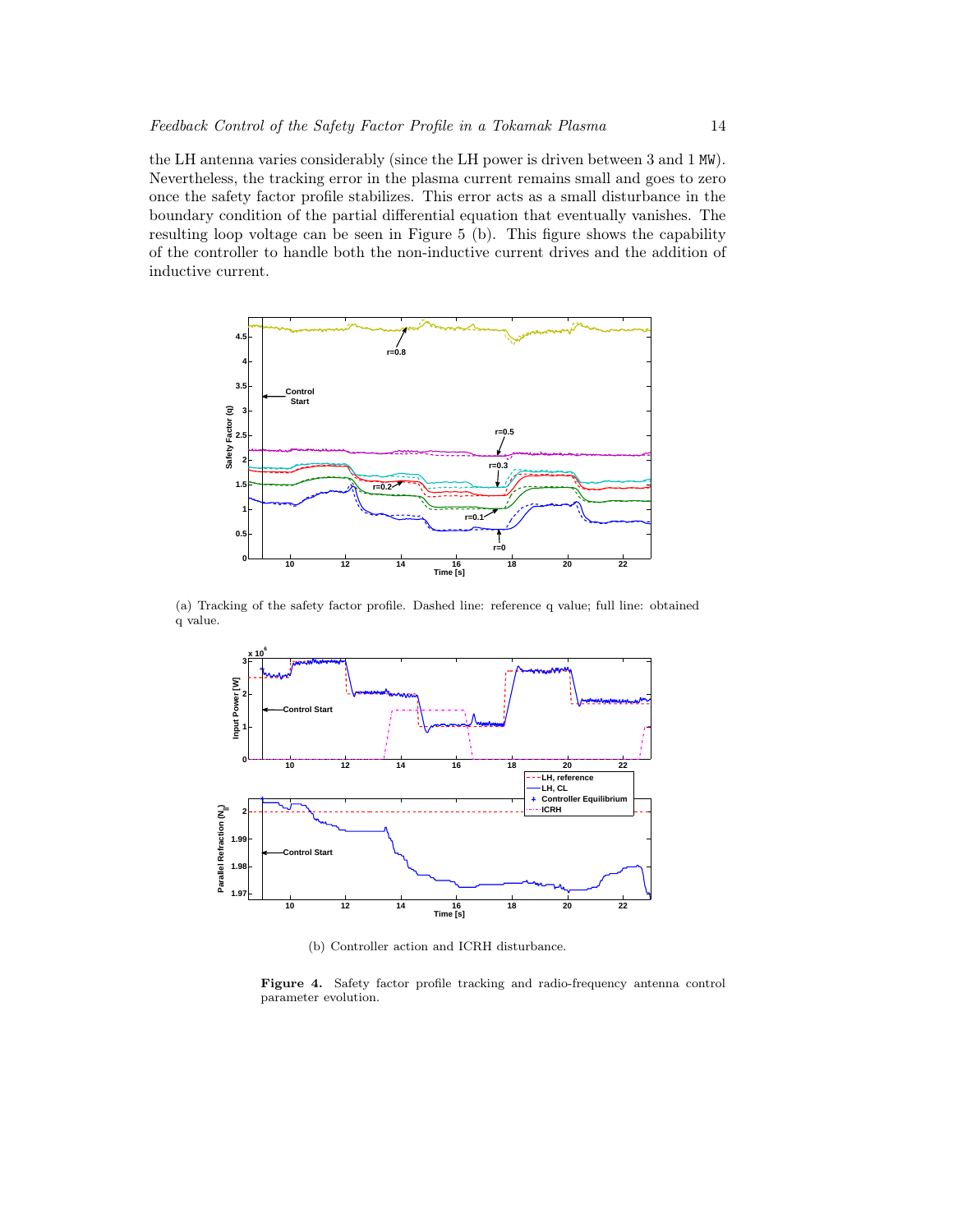

(a) Tracking of the total plasma current. (b) Resulting  $V_{loop}$  due to  $I_p$  tracking.

Figure 5. Total plasma current evolution and corresponding loop voltage.

4.2.3. Second case: Independent  $I_p$  control, large variations of  $N_{\parallel}$ , temperature profile disturbed by ICRH heating. The purpose of this second test case is to show the versatility of the controller with respect to different available control parameters. The general shot conditions are the same as those chosen for the previous example. Nevertheless, the safety factor reference profile is generated by changing the  $N_{\parallel}$ parameter between 1.75 and 2.25 while  $P_{lh}$  is held constant at 2.7 MW. The results of the simulation can be seen in Figures 6 and 7. Although the safety factor reference is different from that used in the previous example (for instance, the variations of  $q$ at  $r = 0.5$  are much more important in the second simulation, while the central safety factor varies less), the tracking remains satisfactory, as seen in Figure 6 (a). As in the previous example, the tracking error does not converge to zero when the ICRH disturbance is introduced (between 13.4 s and 16.6 s, and after 22.6 s), yet the system remains stable and the error small. Figure 6 (b) shows a good reconstruction of the original engineering parameters used to generate the reference, except when the ICRH disturbance is present. The effect of the disturbance is attenuated by an offset in the equilibrium  $N_{\parallel}$  values. As in the previous example, the overshoots present at some points in the control profile do not induce overshoots for the safety-factor tracking.

Figure 7 shows that the total plasma current tracking (boundary condition) is better than in the previous case, which is to be expected since the variations of LH power are much smaller. This has a direct impact on the tracking of the safety factor profile near the edge  $(r = 0.8$  in Figure 6 (a)). Finally, Figure 7 (b) shows that the non-inductive control effort to maintain the prescribed total plasma current is smaller than in the previous case.

4.2.4. Third case: Independent  $I_p$  control, reference step,  $P_{lh}$  disturbance, temperature profile disturbed by ICRH heating. This last case was chosen to illustrate the interest of closing the loop for the system. The general conditions are the same as those in the first case. The objective is to stabilize the system and switch between two wellknown equilibrium values (i.e. such that, without disturbances, the open-loop system will converge to the reference). In the first two cases, one of the main objectives was to illustrate the possibility of tracking references with imperfect knowledge of the actual equilibrium values. In this case, the objective is to compare the performance and disturbance rejection of the system in closed-loop and open-loop. Two different disturbances are applied to the system:

• a disturbance in the temperature profile is introduced as an additional 1.5 MW of power from ion-cyclotron radio heating (ICRH) antennas, which cannot be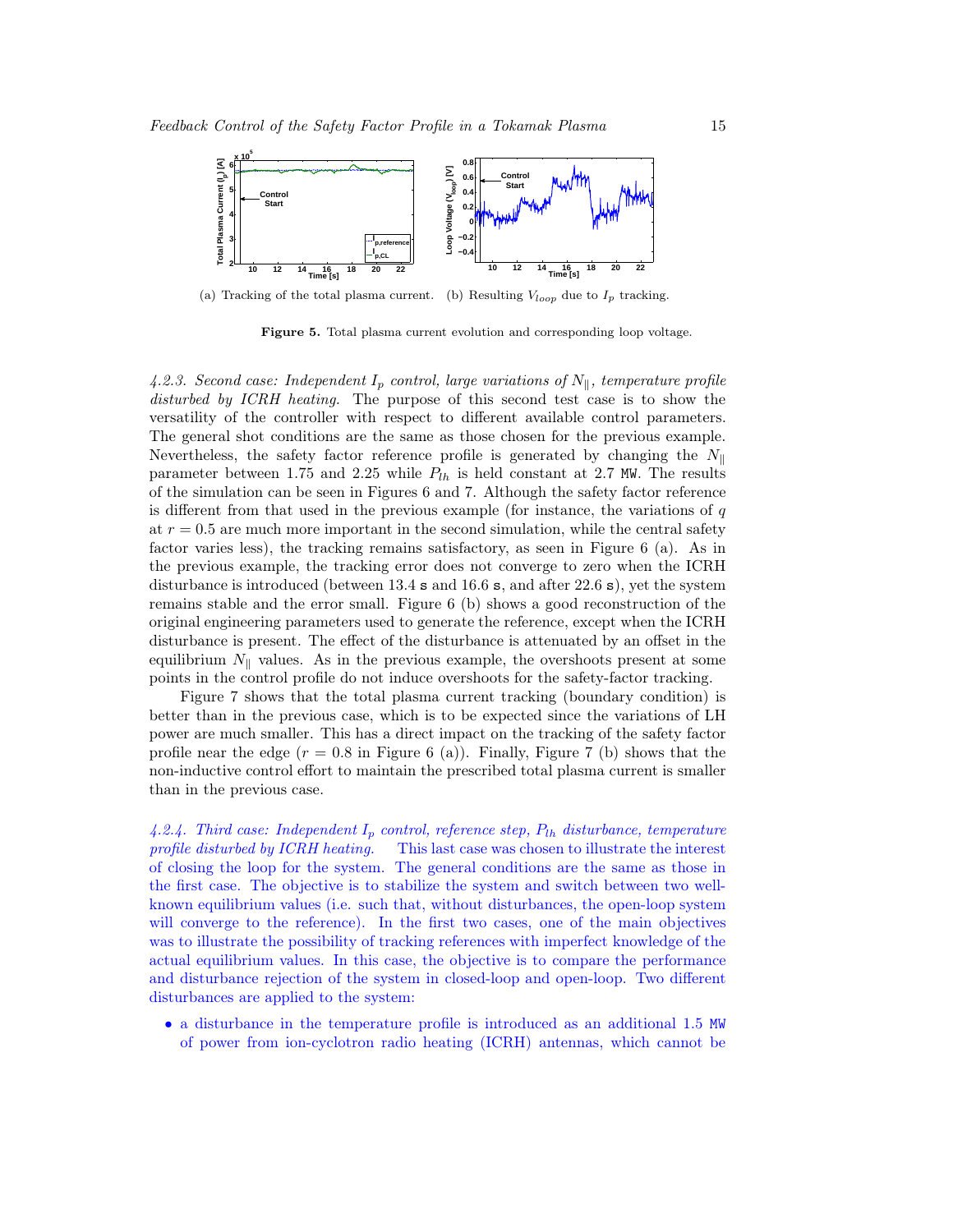

(a) Tracking of the safety factor profile. Dashed line: reference q value; full line: obtained q value.



(b) Controller action and ICRH disturbance.



(a) Tracking of the total plasma current. (b) Resulting  $V_{loop}$  due to  $I_p$  tracking.

Figure 6. Safety factor profile tracking and radio-frequency antenna parameter evolution.

Figure 7. Total plasma current evolution and corresponding loop voltage.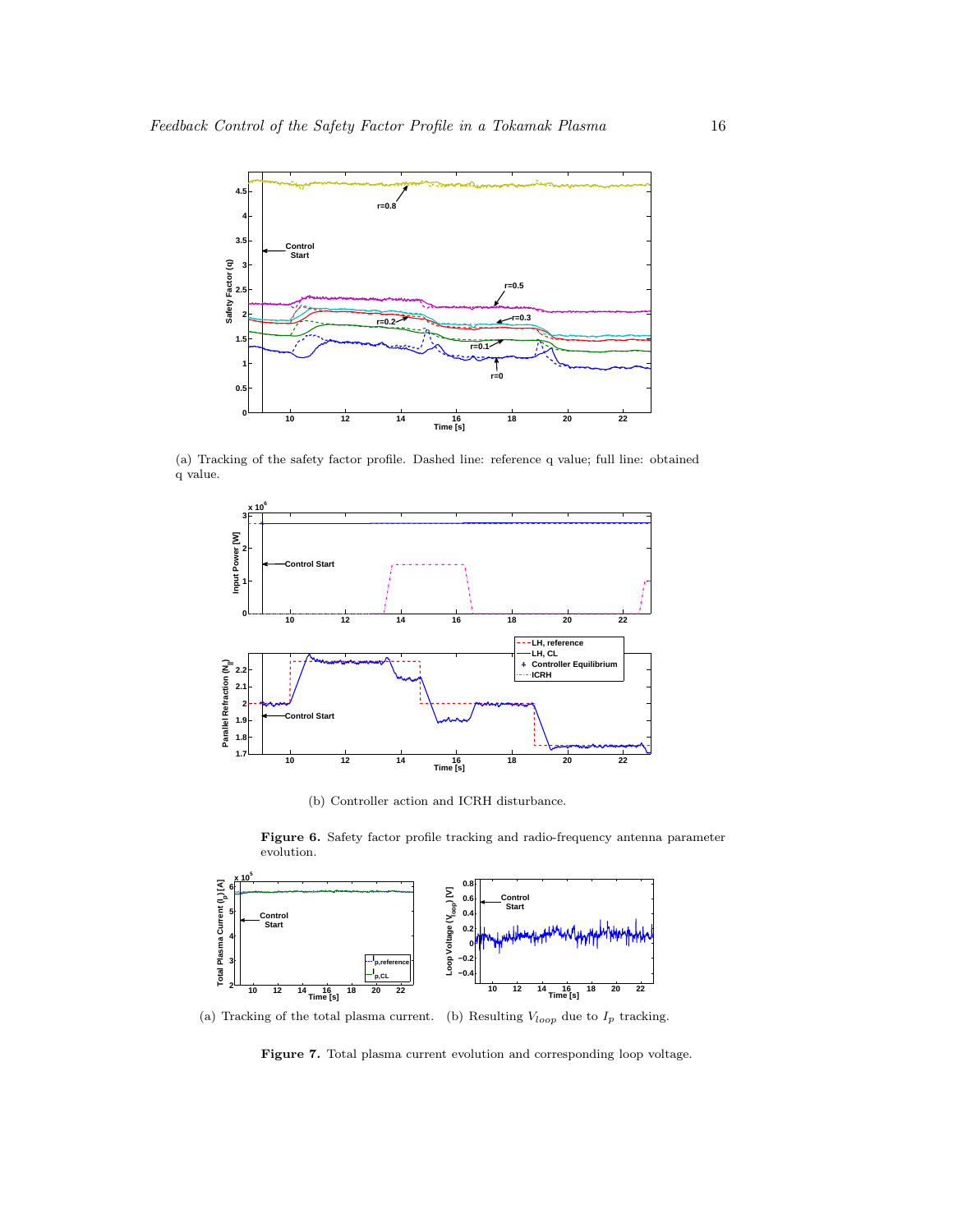compensated with the LH actuator, thus rendering the target q-profile inaccessible to the controller;

• a disturbance in the LH power applied to the system (vs. the one prescribed by the controller) of 1 MW (this can be compensated by increasing the LH actuation).

The results of the simulation can be seen in Figures 8 (a) and (b). It can be seen that, in the absence of disturbances, the closed-loop system behaves similarly to the open-loop one (albeit with small differences between 10 and 13 s). The ICRH disturbance is attenuated, particularly at values of  $r$  between 0.1 and 0.3 (where the control action is more present). Finally, the LH power disturbance is rejected by the controller, while the open-loop system converges to a safety factor profile far from the reference.

This simulation illustrates the interest of using a feedback control with respect to using an open-loop strategy only.

## 5. Conclusions and Perspectives

In this article, a control law was designed for the safety factor profile tracking in a tokamak, via the gradient of the poloidal magnetic flux. This control law is set using a physically-relevant simplified model. Based on specific simplifying assumptions, theoretical stability was guaranteed despite large classes of disturbances and actuation/estimation errors. The couplings between the 0D total plasma current control and the 1D magnetic flux profile evolution (via the boundary condition), as well as actuator saturations, were included in the theoretical developments.

The chosen non-inductive current actuator, based on Tore Supra capabilities, was the LH current drive. Nevertheless, the theoretical basis is independent from the actual form of the current deposit and the proposed controller design strategy can easily be applied using other non-inductive current sources (such as ECCD and neutral-beam injection). The controller was validated using the METIS code [26]. The tracking of the full safety-factor profile shows promising results as safety factors far from the estimated equilibrium could be adequately reached, with central safety factors varying both above and below the critical  $q = 1$  value. The robustness of the proposed scheme with respect to unmodeled disturbances in the temperature profile was tested by heating the plasma with ICRH power.

The chosen controller solves a reduced online optimization problem and relies on some off-line calculations to run in real-time. The average time required by the control algorithm to compute the control values at each time step was under 160  $\mu$ s (using using a Matlab<sup>®</sup> function running on a processor at 2.54  $GHz$ ), well below the simulation sampling time. Future experimental validation of the control scheme in Tore Supra is expected.

The proposed method is based on a first-principle driven approach that is, as such, applicable to any tokamak. To use these results on other tokamaks, a new weight for the presented Lyapunov function may be required. The heuristic procedure presented in [25] allows to compute such weights in a simple manner for relatively general resistivity profiles. If needed, the procedure used to prove the main result in [18] can be applied to the resistive diffusion equation without using the cylindrical hypothesis (the terms  $C_2, C_3, F$  and  $1/\rho$  in equation (1) could be computed from a 2D MHD equilibrium).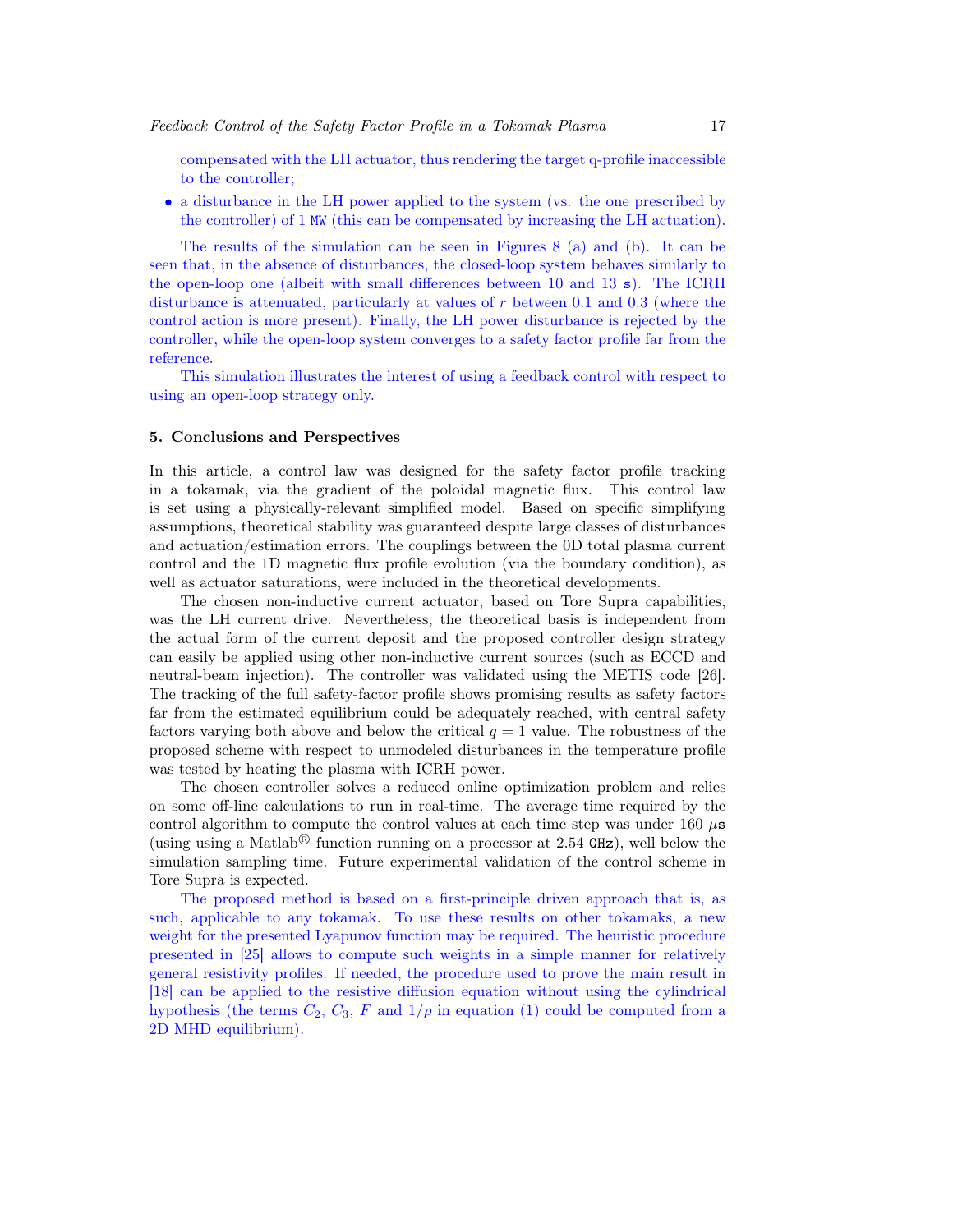

(a) Tracking of the safety factor profile. Dashed line: reference q value; full line: closed-loop q value; dash-dotted line: open-loop q value.



(b) Controller action and ICRH disturbance.

Figure 8. Safety factor profile tracking and radio-frequency antenna parameter evolution.

# Acknowlegments

This work was carried out within the framework of the European Fusion Development Agreement and the French Research Federation for Fusion Studies. It is supported by the European Communities under the contract of Association between EURATOM and CEA. The views and opinions expressed herein do not necessarily reflect those of the European Commission. The research leading to these results has also received funding from the European Union Seventh Framework Programme [FP7/2007-2013] under grant agreement n° 257462 HYCON2 Network of excellence.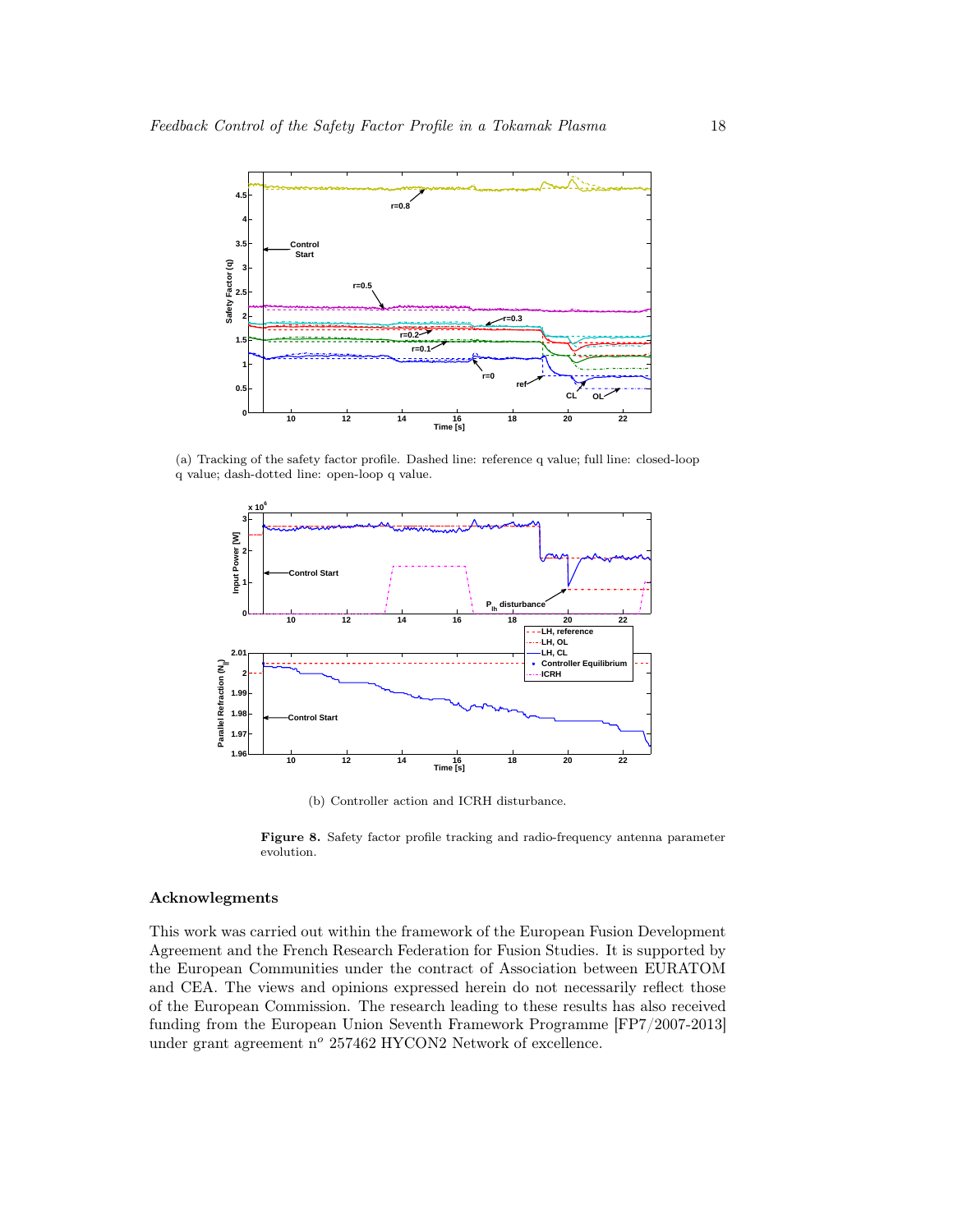#### Appendix A.

*Proof of Theorem 3.1:* Choosing an adequate function  $f(r)$ , for example the one proposed in [25], satisfying condition (i) of Theorem 3.2 and with  $f(1) + f'(1) < 0$  we have that, along the solution of  $(7)-(9)$ :

$$
\dot{V}_1 \le -\alpha_1 V_1 + \int_0^1 f(r)[\eta u]_r z dr - \frac{1}{2} \left(f(1) + f'(1)\right) \eta(1, t) z^2(1, t) \left(A.1\right)
$$

where  $\alpha_1 > 0$ . This equation assumes the total current density, defined as in [27]:

$$
j_T = -\frac{1}{\mu_0 R_0 a^2 r} (r \psi_{rr} + \psi_r)
$$
 (A.2)

to be zero on the last closed magnetic surface. It can be relaxed to assume only uniform boundedness and Lipschitz-continuity in time with some modifications, as presented in [25], albeit at the expense of more conservative bounds.

Differentiating  $V_2$  along the solution of (11), we get:

$$
\dot{V}_2 = \frac{1}{2}\zeta^T P \left[ A\zeta + B\tilde{V}_{\Omega} + D\tilde{P}_{lh} \right] + \frac{1}{2} \left[ \zeta^T A^T + \tilde{V}_{\Omega}^T B^T + \tilde{P}_{lh}^T D^T \right] P \zeta \tag{A.3}
$$

Considering a control  $V_{\Omega}$  of the form  $K\zeta$ , with K a row vector with three elements, the previous equation is equivalent to:

$$
\dot{V}_2 = \zeta^T P \left[ A + BK \right] \zeta + \zeta^T P \left[ D \tilde{P}_{lh} \right] \tag{A.4}
$$

If condition (ii) from Theorem 3.2 is satisfied, and from the choice of  $f$ , it implies that  $\zeta$  remains bounded if  $\tilde{P}_{lh}$  is bounded, and in particular that, for some positive constant  $\gamma$ :

$$
\dot{V}_2 \le -\alpha_2 V_2 + \gamma \sup_{0 \le \tau \le t} |\tilde{P}_{lh}(\tau)|, \forall t \in [0, T)
$$
\n(A.5)

Recalling the definition of the boundary condition (12), and from the definition of  $C$ , the derivative of V along the solution of the coupled system is given by:

$$
\dot{V} \le -\alpha_1 V_1 + \int_0^1 f(r)[\eta u]_r z dr - \frac{R_0^2 \mu_0^2}{8\pi^2} (f(1) + f'(1)) \eta(1, t) \zeta^T \zeta + \dot{V}_2
$$
\n(A.6)

and hence:

$$
\dot{V} \le -\alpha_1 V_1 + \int_0^1 f(r)[\eta u]_r z dr - \alpha_2 V_2 + \gamma \sup_{0 \le \tau \le t} |\tilde{P}_{lh}(\tau)| \tag{A.7}
$$

which in turn implies that:

$$
\dot{V} \le -\alpha V + \int_0^1 f(r)[\eta u]_r z dr + \gamma \sup_{0 \le \tau \le t} |\tilde{P}_{lh}(\tau)| \tag{A.8}
$$

where  $\alpha \doteq \min \{\alpha_1, \alpha_2\}$ . This completes the proof.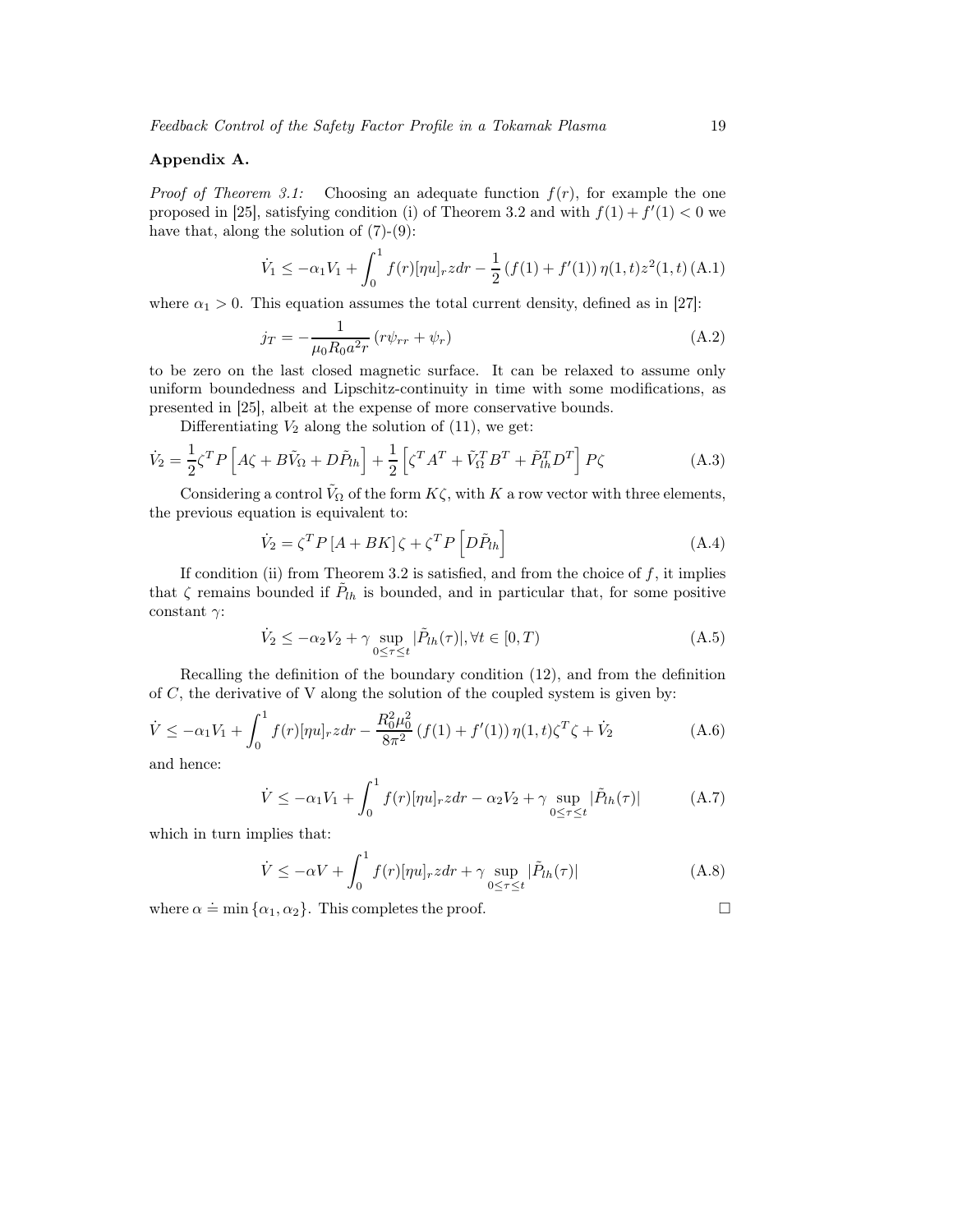# Appendix B. Brief Introduction to Lyapunov Functions and Stability of Dynamical Systems

This section is intended to provide an intuitive overview of the use of Lyapunov functions for stability analysis of dynamical systems and is provided for pedagogical reasons only. For more precise results on Lyapunov theory for infinite dimensional systems, the reader can refer to [34] or [29]. For the use of strict Lyapunov functions in infinite dimensional systems, see [35].

Consider an autonomous (i.e. its evolution depending only on internal variables) finite-dimensional dynamical system with state vector  $x(t) \in \mathbb{R}^n$  for all  $t \in [0, T)$ , whose evolution is given by:

$$
\begin{aligned}\n\dot{x} &= F(x), \forall t \in [0, T) \\
x(0) &= x_0\n\end{aligned} \tag{B.1}
$$

where  $F: \mathbb{R}^n \to \mathbb{R}^n$  is a (possibly nonlinear) Lipschitz function and  $\dot{x}$  denotes the time-derivative of  $x$ .

The origin of system (B.1) is defined as a Globally Asymptotically Stable equilibrium if for every initial state  $x_0 \in \mathbb{R}^n$ ,  $||x(t)|| < +\infty$  for all  $t \in [0, T)$  and  $||x(t)|| \to 0$  as  $t \to +\infty$ , where  $||\cdot||$  is a norm in  $\mathbb{R}^n$ . It is a *Globally Exponentially Stable* equilibrium if for every initial state  $x_0 \in \mathbb{R}^n$ ,  $||x(t)|| \le ce^{-\alpha t} ||x_0||$  for all  $t \in [0, T)$ , for some positive constants  $c, \alpha$ .

A continuously differentiable candidate Lyapunov function  $V(x)$  for the system (B.1) has to verify several technical conditions, in particular [36]:

- $V(0) = 0;$
- $V(x) > 0$  for all  $x \neq 0$ ;
- $V(x) \rightarrow +\infty$  as  $||x|| \rightarrow +\infty$ ;
- $V(x)$  is bounded above and below by  $\beta(\Vert x \Vert)$  and  $\delta(\Vert x \Vert)$ , respectively, two smooth increasing functions such that  $\beta(0) = \delta(0) = 0$ .

These conditions make a candidate Lyapunov function analogous to a potential or energy function in a physical system. If it can be shown that  $\dot{V} = \frac{\partial V}{\partial x} \cdot \dot{x} = \frac{\partial V}{\partial x} \cdot f(x) \le 0$ for all  $x \in \mathbb{R}^n$  with the equality occurring only for  $x = 0$ , then  $\tilde{V}$  is called a global Lyapunov function. The existence of a global Lyapunov function guarantees the global asymptotic stability of the origin of system (B.1).

If the Lyapunov function further satisfies, for some positive constant c,  $\dot{V} \leq$  $-cV(x)$  for all  $x \in \mathbb{R}^n$ , it is called a *strict* Lyapunov function [30]. The existence of a global strict Lyapunov function equivalent to the chosen norm in  $\mathbb{R}^n$  guarantees the global exponential stability of the origin of system (B.1).

#### References

- [1] A. Pironti and M. Walker. Fusion, tokamaks, and plasma control: an introduction and tutorial. IEEE Control Systems Magazine, 25(5):30–43, 2005.
- [2] M.L. Walker, D.A. Humphreys, D. Mazon, D. Moreau, M. Okabayashi, T.H. Osborne, and E. Schuster. Emerging applications in tokamak plasma control. IEEE Control Systems Magazine, 26(2):35–63, 2006.
- [3] T. S. Taylor. Physics of advanced tokamaks. Plasma Phys. Control. Fusion, 39:B47–73, 1997.
- [4] C. Gormezano. High performance tokamak operation regimes. Plasma Phys. Control. Fusion, 41:B367–80, 1999.
- [5] R. C. Wolf. Internal transport barriers in tokamak plasmas. Plasma Phys. Control. Fusion, 45:R1–91, 2003.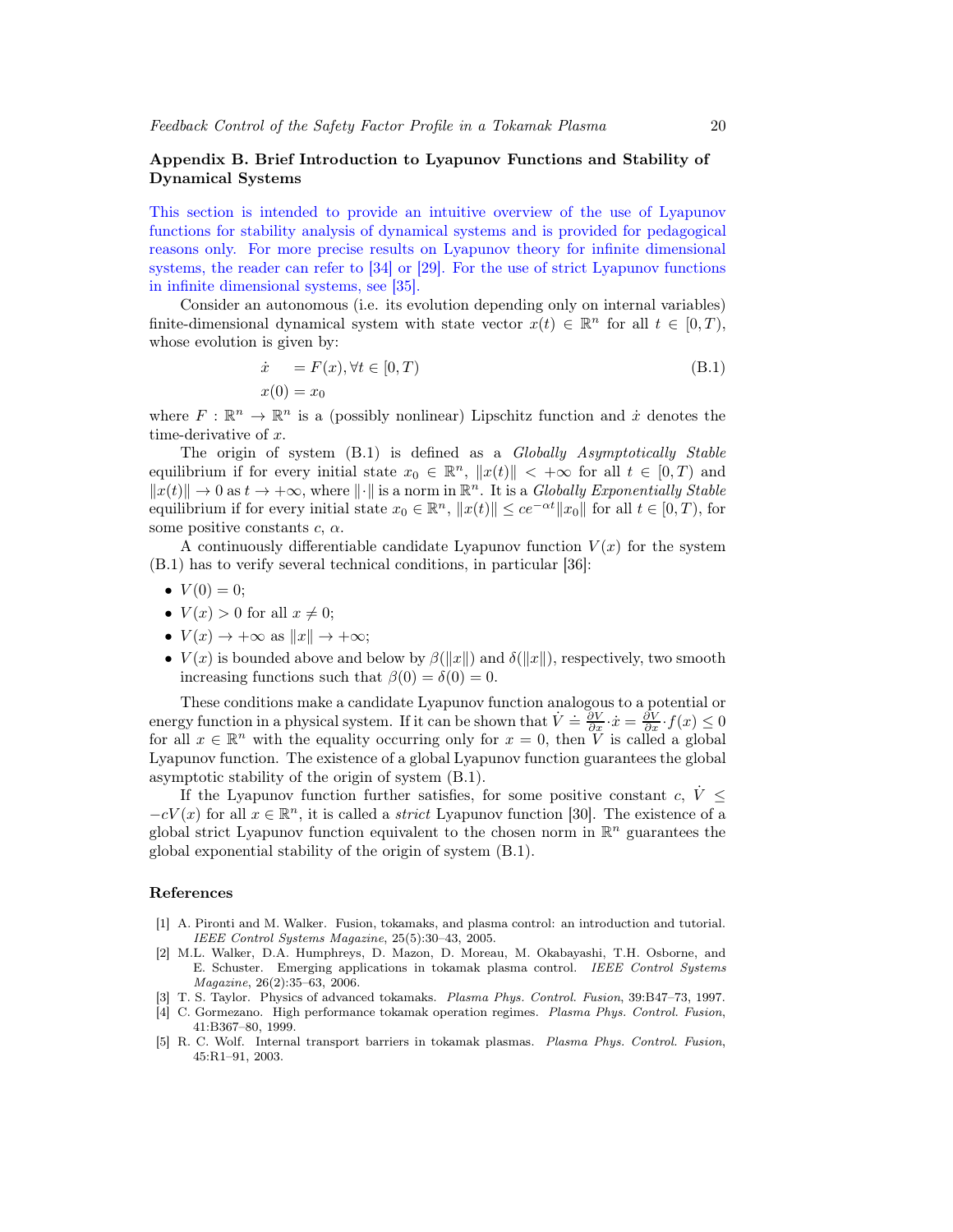- [6] E. Witrant, E. Joffrin, S. Brémond, G. Giruzzi, D. Mazon, O. Barana, and P. Moreau. A controloriented model of the current control profile in tokamak plasma. Plasma Phys. Control. Fusion, 49:1075–1105, 2007.
- [7] J. F. Artaud et al. The CRONOS suite of codes for integrated tokamak modelling. Nucl. Fusion, 50, 043001, 2010. http://dx.doi.org/10.1088/0029-5515/50/4/043001.
- [8] T. Wijnands, D. Van Houtte, G. Martin, X. Litaudon, and P. Froissard. Feedback control of the current profile on Tore Supra. Nucl. Fusion, 37:777-791, 1997.
- [9] O. Barana, D. Mazon, L. Laborde, and F. Turco. Feedback control of the lower hybrid power deposition profile on Tore Supra. Plasma Phys. Control. Fusion, 49:947–967, 2007. http://dx.doi.org/10.1088/0741-3335/49/7/001.
- [10] F. Imbeaux, M. Lennholm, A. Ekedahl, P. Pastor, T. Aniel, S. Bremond, J. Decker, P. Devynck, R. Dumont, G. Giruzzi, P. Maget, D. Mazon, A. Merle, D. Molina, P. Moreau, F. Saint-Laurent, J.L. Segui, D. Zarzoso, and Tore Supra Team. Real-time control of the safety factor profile diagnosed by magneto-hydrodynamic activity on the Tore Supra tokamak. Nuclear Fusion, 51, 073033, 2011. http://dx.doi.org/10.1088/0029-5515/51/7/073033.
- [11] L. Laborde et al. A model-based technique for integrated real-time profile control in the JET tokamak. Plasma Phys. Control. Fusion, 47:155–183, 2005.
- [12] P. Moreau et al. Plasma control in Tore Supra. Fusion Science and Technology, 56:1284–1299, October 2009.
- [13] D. Moreau et al. Plasma models for real-time control of advanced tokamak scenarios. Nucl. Fusion, 51(6), 2011. http://dx.doi.org/10.1088/0029-5515/51/6/063009.
- [14] Y. Ou, C. Xu, E. Schuster, T. C. Luce, J. R. Ferron, M. L. Walker, and D. A. Humphreys. Optimal tracking control of current profile in tokamaks. IEEE Transactions on Control Systems Technology, 19(2):432–441, March 2011.
- [15] A. Gahlawat, M. M. Peet, and E. Witrant. Control and verification of the safety-factor profile in tokamaks using sum-of-squares polynomials. In Proceedings of the 18th IFAC World Congress. Milan, Italy, volume 18, August, 2011. http://dx.doi.org/10.3182/20110828-6- IT-1002.02600.
- [16] O. Gaye, E. Moulay, S. Brémond, L. Autrique, R. Nouailletas, and Y. Orlov. Sliding mode stabilization of the current profile in tokamak plasmas. In Proceedings of the 50th IEEE Conference on Decision and Control and European Control Conference, pages 2638–2643, 2011. http://dx.doi.org/10.1109/CDC.2011.6160442.
- [17] F. Bribiesca Argomedo, C. Prieur, E. Witrant, and S. Brémond. Polytopic control of the magnetic flux profile in a tokamak plasma. In Proceedings of the 18th IFAC World Congress. Milan, Italy, volume 18, August, 2011. http://dx.doi.org/10.3182/20110828-6-IT-1002.01067.
- [18] F. Bribiesca Argomedo, C. Prieur, E. Witrant, and S. Brémond. A strict control Lyapunov function for a diffusion equation with time-varying distributed coefficients. To appear, IEEE Transactions on Automatic Control, 2012. http://dx.doi.org/10.1109/TAC.2012.2209260.
- [19] E. Zuazua. Approximate controllability for semilinear heat equations with globally lipschitz nonlinearities. Control and Cybernetics, 28(3):665–683, 1999.
- [20] J.-M. Coron and E. Trélat. Global steady-state controllability of one-dimensional semilinear heat equations. *SIAM J. Control Optim.*, 43(2):549-569, 2004.
- [21] M. Krstic and A.T. Smyshlyaev. Adaptive boundary control for unstable parabolic PDEs–part I: Lyapunov design. IEEE Transactions on Automatic Control, 53(7):1575–1591, 2008.
- [22] A. Smyshlyaev and M. Krstic. Closed-form boundary state feedback for a class of 1-D partial integro-differential equations. IEEE Transactions on Automatic Control, 49(12):2185–2201, 2004.
- [23] A. Smyshlyaev and M. Krstic. On control design for PDEs with space-dependent diffusivity or time-dependent reactivity. Automatica, 41:1601–1608, 2005.
- [24] R. Vazquez and M. Krstic. Control of Turbulent and Magnetohydrodynamic Channel Flows Boundary Stabilization and State Estimation. Systems & Control: Foundations & Applications. Birkhäuser, 2008.
- [25] F. Bribiesca Argomedo, E. Witrant, and C. Prieur. D1-input-to-state stability of a time-varying nonhomogeneous diffusive equation subject to boundary disturbances. In Proceedings of the 2012 American Control Conference, Montréal, Canada, pages 2978–2983, 2012.
- [26] J. F. Artaud. METIS user's guide. CEA/IRFM/PHY/NTT-2008.001, 2008.
- [27] J. Blum. Numerical Simulation and Optimal Control in Plasma Physics. Wiley/Gauthier-Villars Series in Modern Applied Mathematics. Gauthier-Villars, John Wiley & Sons, 1989.
- [28] F. Kazarian-Vibert et al. Full steady-state operation in Tore Supra. Plasma Phys. Control. Fusion, 38:2113–2131, 1996.
- [29] R. Curtain and H. Zwart. An Introduction to Infinite-Dimensional Linear Systems Theory.